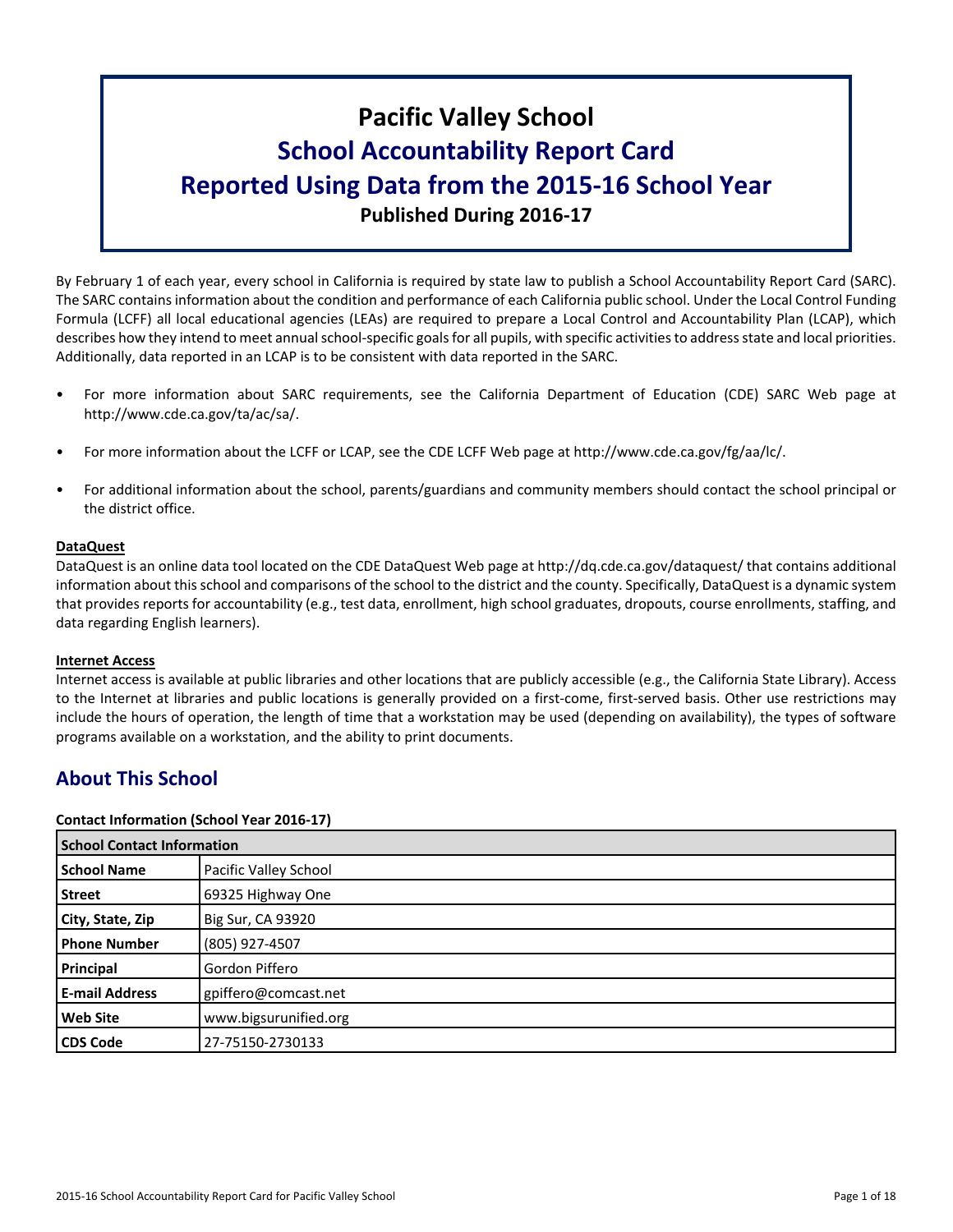| <b>District Contact Information</b> |                                 |  |  |
|-------------------------------------|---------------------------------|--|--|
| <b>District Name</b>                | Big Sur Unified School District |  |  |
| <b>Phone Number</b>                 | (805) 927-4507                  |  |  |
| <b>Superintendent</b>               | l Gordon Piffero                |  |  |
| <b>E-mail Address</b>               | gpiffero@comcast.net            |  |  |
| <b>Web Site</b>                     | bigsurunified.org               |  |  |

## **School Description and Mission Statement (School Year 2016-17)**

Our mission is to provide the environment and means for each student to become a responsible contributing citizen who is:

- An EFFECTIVE COMMUNICATOR who successfully receives & imparts information through speaking, writing, reading, listening, fine arts, & technology.
- A COMPLEX THINKER who accesses a variety of resources, looks for multiple solutions to a problem, is intellectually curious, & uses creative & critical thinking.
- An INDEPENDENT LEARNER who makes valid judgments about what to learn & how to learn it, & assesses the result. Learning independently does not imply learning alone.
- A QUALITY PRODUCER who uses appropriate resources & technology to create & assess products that achieve their purposes, are appropriate to the intended audiences & reflect pride in craftsmanship; and
- A COLLABORATIVE LEARNER who uses appropriate social skills to work effectively with people varying in race, gender, attitudes, abilities & cultural backgrounds with consideration & mutual respect.

The school goals are detailed in the district LCAP. To summarize, the goals include:

Providing students with high quality instruction provided by Highly Qualified Teachers using state approved Common Core curriculum and access to technology to provide 21st century skills.

Offer instruction and interventions appropriate for each student, according to their individual learning styles, to assist them in meeting or exceeding grade level performance and enabling them to achieve their highest potential

Providing a safe campus and community-like environment that encourages students to reach their full potential.

With our three to one student/teacher ratio, Pacific Valley School provides personalized attention to each of our students. And because our small student population spans preschool through twelfth grade, taught in multi-grade level groupings, our students have the opportunity for collaborative learning between age groups. One-of-a-kind experiences include:

Collaborative learning between grades

Ecologically-based field trips

Occasional P.E. classes on the beach, just across the street from the school

Learning about power generation and sustainability, since our school is off the power grid and we have our own solar, generator and power storage system.

Garden-to-table school meals

Caring for the hundreds of Monarch butterflies that find refuge on our campus throughout the year.

## Ambassador of the Arts and Environment

The Ambassadors project evolved from an ancient Latin adage, "One who teaches, learns." Our students learn and develop artistic skills and then take their achievements to share with students at neighboring isolated rural schools like ours in Big Sur. In essence, they spread the wealth of learning by performing hands-on community service and peer-teaching projects that incorporate both art and environmental stewardship. In the process, the students gain an incredibly powerful learning experience.

Nutrition Services

At Pacific Valley School, we recognize the important connection between a healthy diet and a student's ability to learn effectively and achieve high standards in school. Recognizing that good nutrition is a basic condition of learning, our nutrition program has three primary goals:

1. To introduce a wide variety of nutritious, wholesome, and freshly prepared meals, using unprocessed ingredients from our local region and our very own school garden.

2. To educate students about nutrition, health, and the impact food choices have on their health.

3. To meet and exceed state and federal standards in nutrition and encourage healthy choices through education and example.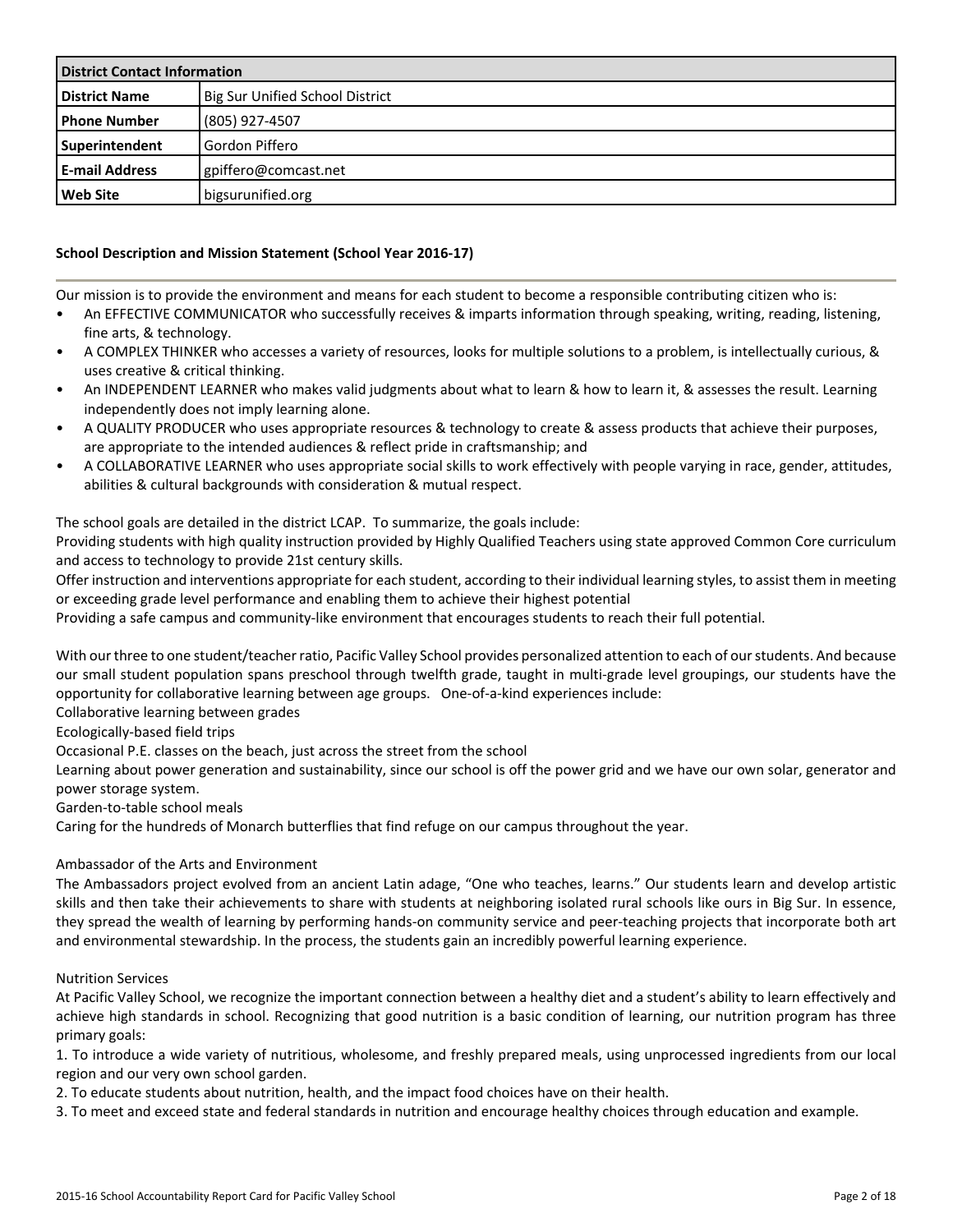Our nutrition services includes breakfast and lunch. We believe that breakfast is the most important meal of the day, with positive impacts on student achievement and concentration. Therefore, we provide breakfast for free to all students, regardless of income. Additionally, our campus does not have vending machines or other competitive foods. We offer healthy snacks on occasion, free of charge. Student lunches are very affordable and are based on a sliding scale according to grade level and income.We take pride in our menus and strive to provide progressive and delicious meals that appeal to both students and staff. Our menu offers unconventional items like wild caught fish, coconut-curry tofu, and home-made smoothies. We offer organic ingredients, protein alternatives, glutenfree options, vegetarian options, and dairy alternatives while eliminating many processed foods like hydrogenated oils, high fructose corn syrup, refined flours, chemicals, dyes, additives, and nitrates. We carefully recognize any known food sensitivities or allergies parents list on the school questionnaire. Finally, we engage our students by offering fun and educational projects and incentives that center around wellness. For example, students learn about the importance of growing your own food in the school garden. Unique activities like the "I Tried It!" Campaign, Halloween Food Art Activity, Monthly Birthday Celebrations, and the "I Ate My Greens"! Campaign, increase and foster student participation and interest in food and it's connection to good health.

#### School Garden

Pacific Valley School's garden provides fresh fruits and vegetables that the Nutrition Services Program uses directly in its breakfast and lunch menus. The garden serves as an outdoor classroom where students learn all aspects of gardening like composting, horticulture, and sustainability, for example.

Students plant, grow and harvest fresh sugar snap peas, apples, berries, rhubarb, squash, chard, lettuce, potatoes, beets, onions, garlic, carrots and herbs, for example. Together, the school garden and the nutrition program provide nutritious food that keeps our students healthy.

#### Monarch Butterfly Flyway and Preserve

Our school is on "the front line" in the success of the Monarch butterfly preservation effort. Our school campus is an over-wintering site, official way station, and habitat for hundreds of Western Monarch Butterflies. As part of their curriculum, students collect and input data and information about the Monarchs to share with important conservation organizations like the Xerces Society. Throughout the year, students and staff pause to observe the Monarchs in all stages of their life-cycle—from egg to caterpillar to chrysalis to butterfly on the native Milkweed plants in our flower beds.

#### Extracurricular Activities

Students are encouraged to participate in the school's additional academic and extracurricular activities which are an integral part of the educational program. These school wide and classroom incentives promote positive attitudes, encourage achievement, and aid in the prevention of behavioral problems. Extracurricular activities include Ambassadors of the Art and Environment, beach clean up, Jade Festival, Earth day Hike for Health Community Service Projects, Surf and Beach Volley Ball Teams, yearbook, Winter Show, Spring Open House and four to five field trips per year. High school trips are scheduled for college night, FAFSA assistance, college visits and cultural events

#### Student Recognition

Students are recognized at the end of the year with certificates of of progress and achievement. Many students are also recognized for ultra curricular accomplishments in academic achievement, community service, art, music, and physical fitness. Student work and projects are displayed at the school, local museums, businesses and public agencies.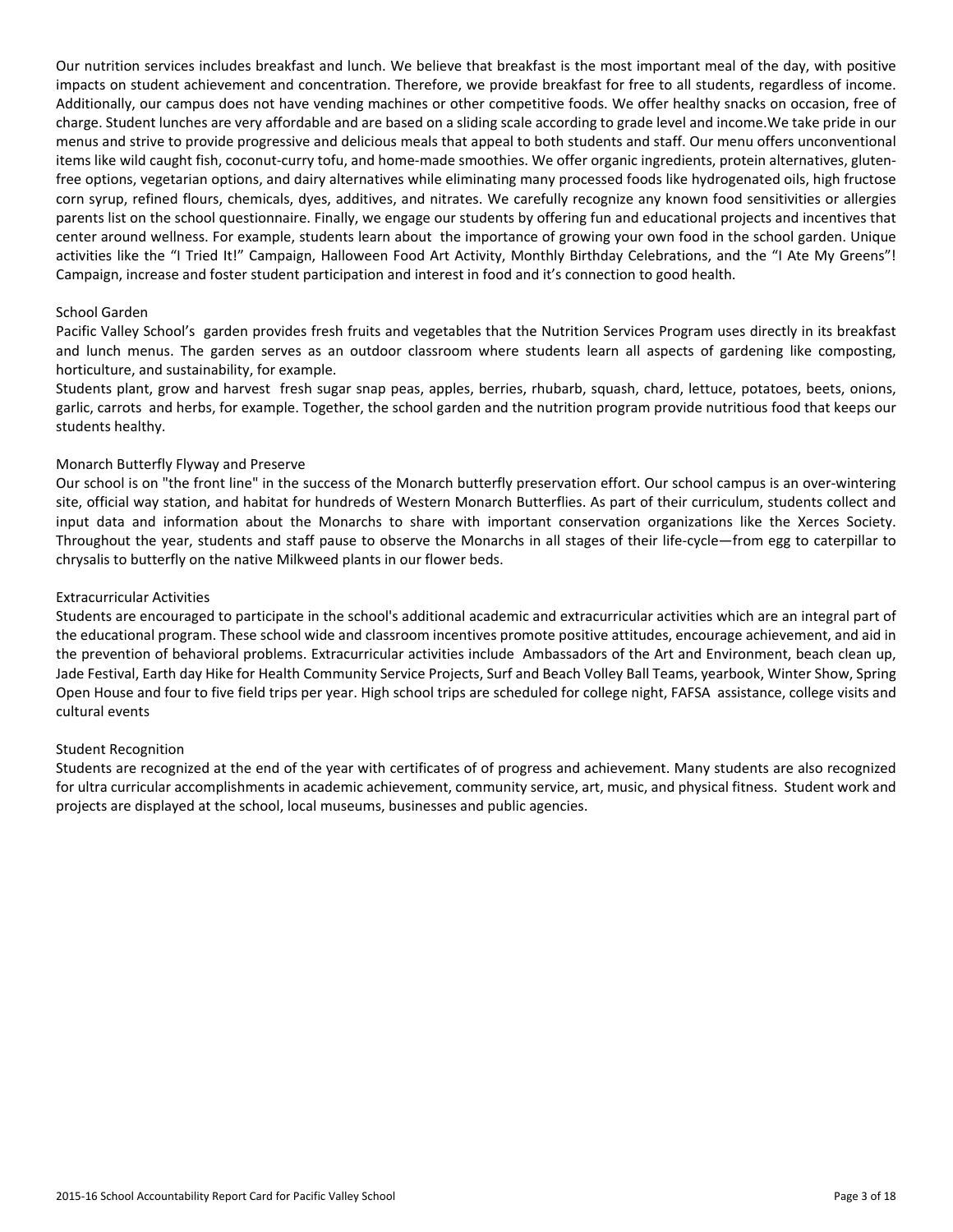## **Student Enrollment by Grade Level (School Year 2015-16)**

| Grade<br>Level          | <b>Number of</b><br><b>Students</b> |
|-------------------------|-------------------------------------|
| Kindergarten            | 1                                   |
| Grade 1                 | 3                                   |
| Grade 2                 | $\overline{2}$                      |
| Grade 3                 | $\overline{2}$                      |
| Grade 4                 | 3                                   |
| Grade 5                 | $\overline{2}$                      |
| Grade 6                 | $\mathbf{1}$                        |
| Grade 7                 | $\mathbf{1}$                        |
| Grade 8                 | 2                                   |
| Grade 10                |                                     |
| Grade 12                | 3                                   |
| <b>Total Enrollment</b> | 21                                  |

## **Student Enrollment by Group (School Year 2015-16)**

| <b>Student</b><br>Group                | <b>Percent of</b><br><b>Total Enrollment</b> |
|----------------------------------------|----------------------------------------------|
| <b>Black or African American</b>       | 0                                            |
| American Indian or Alaska Native       | 0                                            |
| Asian                                  | 4.8                                          |
| Filipino                               | 0                                            |
| <b>Hispanic or Latino</b>              | 42.9                                         |
| Native Hawaiian or Pacific Islander    | 0                                            |
| White                                  | 38.1                                         |
| Two or More Races                      | 9.5                                          |
| <b>Socioeconomically Disadvantaged</b> | 85.7                                         |
| <b>English Learners</b>                | 14.3                                         |
| <b>Students with Disabilities</b>      | 4.8                                          |
| <b>Foster Youth</b>                    | 0                                            |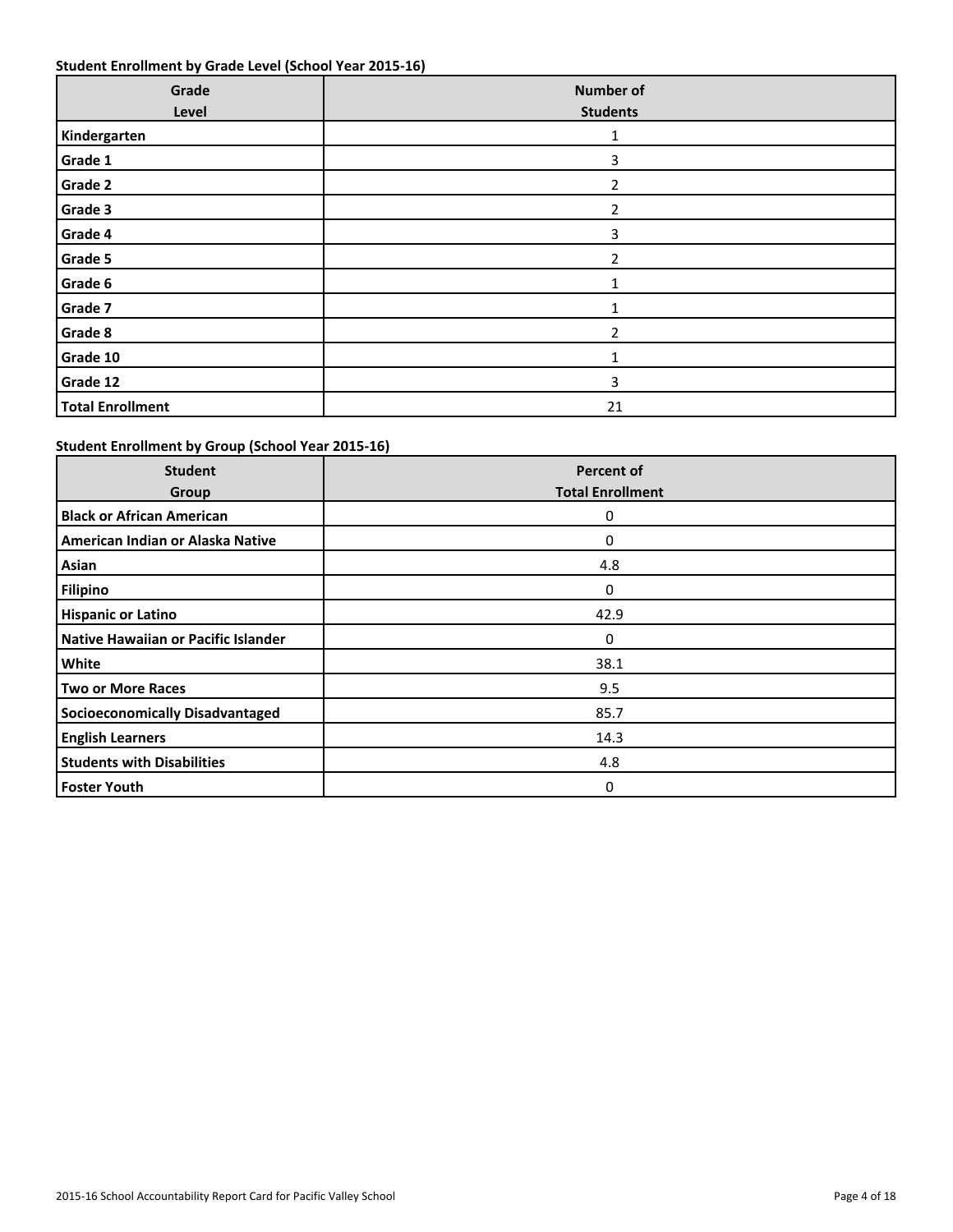## **A. Conditions of Learning**

## **State Priority: Basic**

The SARC provides the following information relevant to the Basic State Priority (Priority 1):

- Degree to which teachers are appropriately assigned and fully credentialed in the subject area and for the pupils they are teaching;
- Pupils have access to standards-aligned instructional materials; and
- School facilities are maintained in good repair.

#### **Teacher Credentials**

|                                                                    |         | <b>District</b> |         |         |
|--------------------------------------------------------------------|---------|-----------------|---------|---------|
| <b>Teachers</b>                                                    | 2014-15 | 2015-16         | 2016-17 | 2016-17 |
| l With Full Credential                                             |         |                 |         |         |
| l Without Full Credential                                          |         |                 |         |         |
| Teaching Outside Subject Area of Competence (with full credential) |         |                 |         |         |

#### **Teacher Misassignments and Vacant Teacher Positions**

| <b>Indicator</b>                                      | 2014-15 | 2015-16 | 2016-17 |
|-------------------------------------------------------|---------|---------|---------|
| <b>Misassignments of Teachers of English Learners</b> |         |         |         |
| Total Teacher Misassignments *                        |         |         |         |
| Vacant Teacher Positions                              |         |         |         |

Note: "Misassignments" refers to the number of positions filled by teachers who lack legal authorization to teach that grade level, subject area, student group, etc.

\* Total Teacher Misassignments includes the number of Misassignments of Teachers of English Learners.

#### **Core Academic Classes Taught by Highly Qualified Teachers (School Year 2015-16)**

|                                  | <b>Percent of Classes In Core Academic Subjects</b> |                                                |  |  |  |
|----------------------------------|-----------------------------------------------------|------------------------------------------------|--|--|--|
| <b>Location of Classes</b>       | <b>Taught by Highly Qualified Teachers</b>          | <b>Not Taught by Highly Qualified Teachers</b> |  |  |  |
| This School                      | 100.0                                               | 0.0                                            |  |  |  |
| <b>All Schools in District</b>   | 100.0                                               | 0.0                                            |  |  |  |
| High-Poverty Schools in District | 100.0                                               | 0.0                                            |  |  |  |
| Low-Poverty Schools in District  | 0.0                                                 | 0.0                                            |  |  |  |

Note: High-poverty schools are defined as those schools with student eligibility of approximately 40 percent or more in the free and reduced price meals program. Low-poverty schools are those with student eligibility of approximately 39 percent or less in the free and reduced price meals program.

## **Quality, Currency, Availability of Textbooks and Instructional Materials (School Year 2016-17)**

#### **Year and month in which data were collected:** January, 2016

Big Sur Unified School District held a public hearing on September 28, 2015 and determined that each course and each student had sufficient and good quality textbooks, instructional materials, or science lab equipment pursuant to the settlement of Williams vs. the State of California. All students, including English learners, are given their own individual standards-aligned textbooks or instructional materials, or both, in core subjects for use in the classroom and to take home. Textbooks and supplementary materials are adopted according to a cycle developed by the State Department of Education, making the textbooks used in the school the most current available. Materials approved for use by the State are reviewed by all teachers and a recommendation is made to the School Board by a selection committee composed of teachers and administrators. All recommended materials are available for parent examination at the district office prior to adoption. The table displays information about the quality, currency, and availability of the standards-aligned textbooks and other instructional materials available at the time of publication.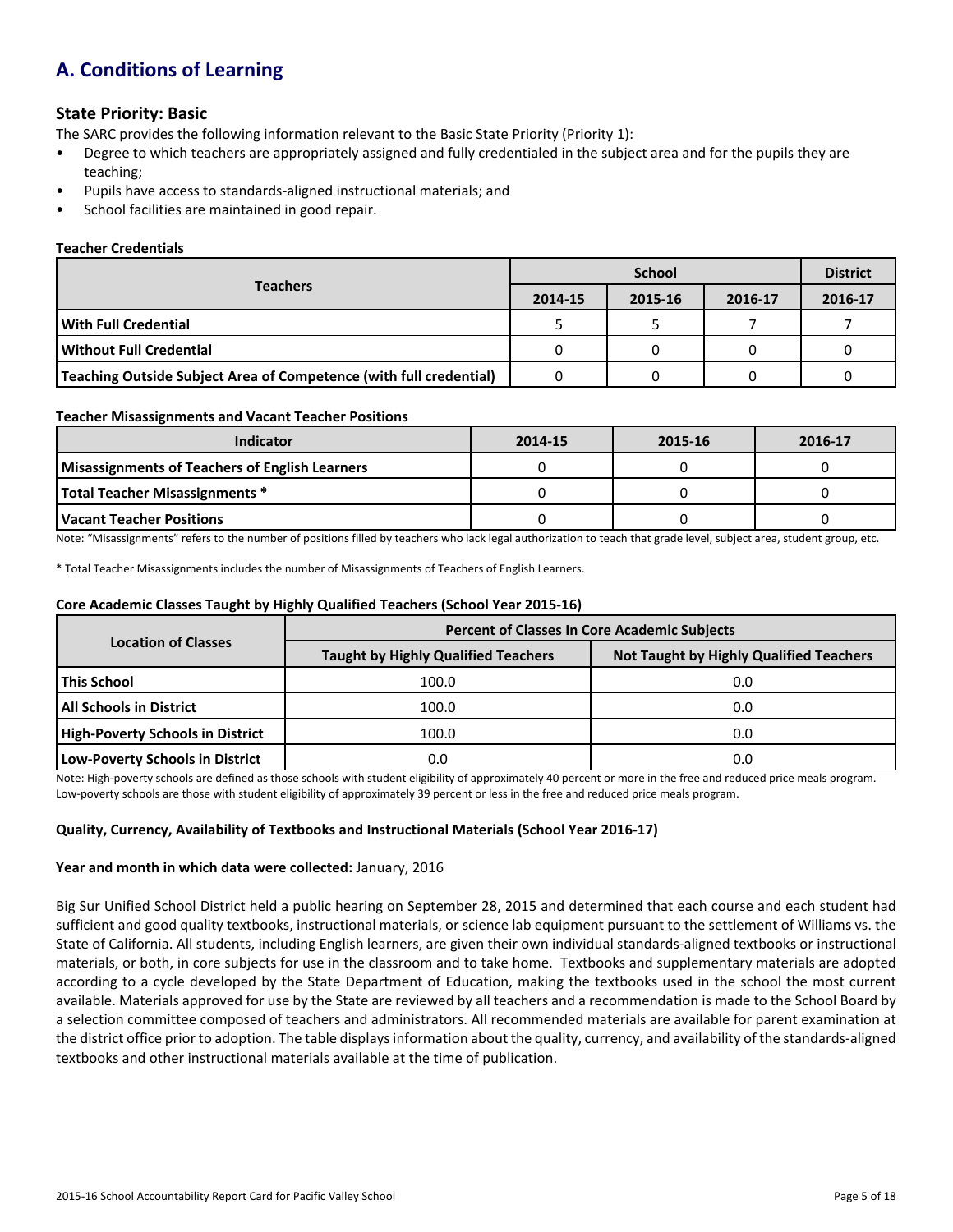| <b>Subject</b>               | Textbooks and Instructional Materials/<br><b>Year of Adoption</b>                                                                                                                                                                                                                                                                                                                                                                                                                                                             | From<br><b>Most Recent</b><br><b>Adoption?</b> | <b>Percent of Students</b><br><b>Lacking Own</b><br><b>Assigned Copy</b> |
|------------------------------|-------------------------------------------------------------------------------------------------------------------------------------------------------------------------------------------------------------------------------------------------------------------------------------------------------------------------------------------------------------------------------------------------------------------------------------------------------------------------------------------------------------------------------|------------------------------------------------|--------------------------------------------------------------------------|
| <b>Reading/Language Arts</b> | (K-5th) SRA Open Court, 2002/2008<br>(6th-8th) Holt, Rinehart&Winston, Handbook, 1st<br>Course, CA, 2003/2008<br>(6th-8th) Holt, Rinehart & Winston, Elements of,<br>Literature, 2nd Course, 2007/2008<br>(6th-8th) Holt, Rinehart & Winston, Literature &<br>Language Arts, 2nd Course, 2010/2010<br>(7th-8yh) Worldly Wise 3000, Book 8, 2012/2012<br>(9th-12th) Holt, Rinehart & Winston, Elements of<br>Literature, 6th Course, 2008/2008                                                                                 | Yes                                            | 0.0                                                                      |
| <b>Mathematics</b>           | (K-3rd) Scott Foresman, Addison-Wesley,<br>$\bullet$<br>Pearson Envision Math, CA, 2010 / 2012<br>(4th-8th) Big Ideas Math Common core<br>$\bullet$<br>Curriculum CA, Course 2 & 3, 2015 / 2015<br>(4th-5th) Houghton Mifflin, Go Math CA, 2015 /<br>2015<br>(9th-12th) Prentice Hall, California Algebra 2,<br>$\bullet$<br>2008 / 2008<br>(9th-12th) Brocks/Cole Publishing Co, Calculus<br>Early Transcendentals, 4th Ed, 1999 / 2008<br>(9th-12th) Penguin Group, The Humongous<br>Book of Calculus Problems, 2006 / 2008 | Yes                                            | 0.0                                                                      |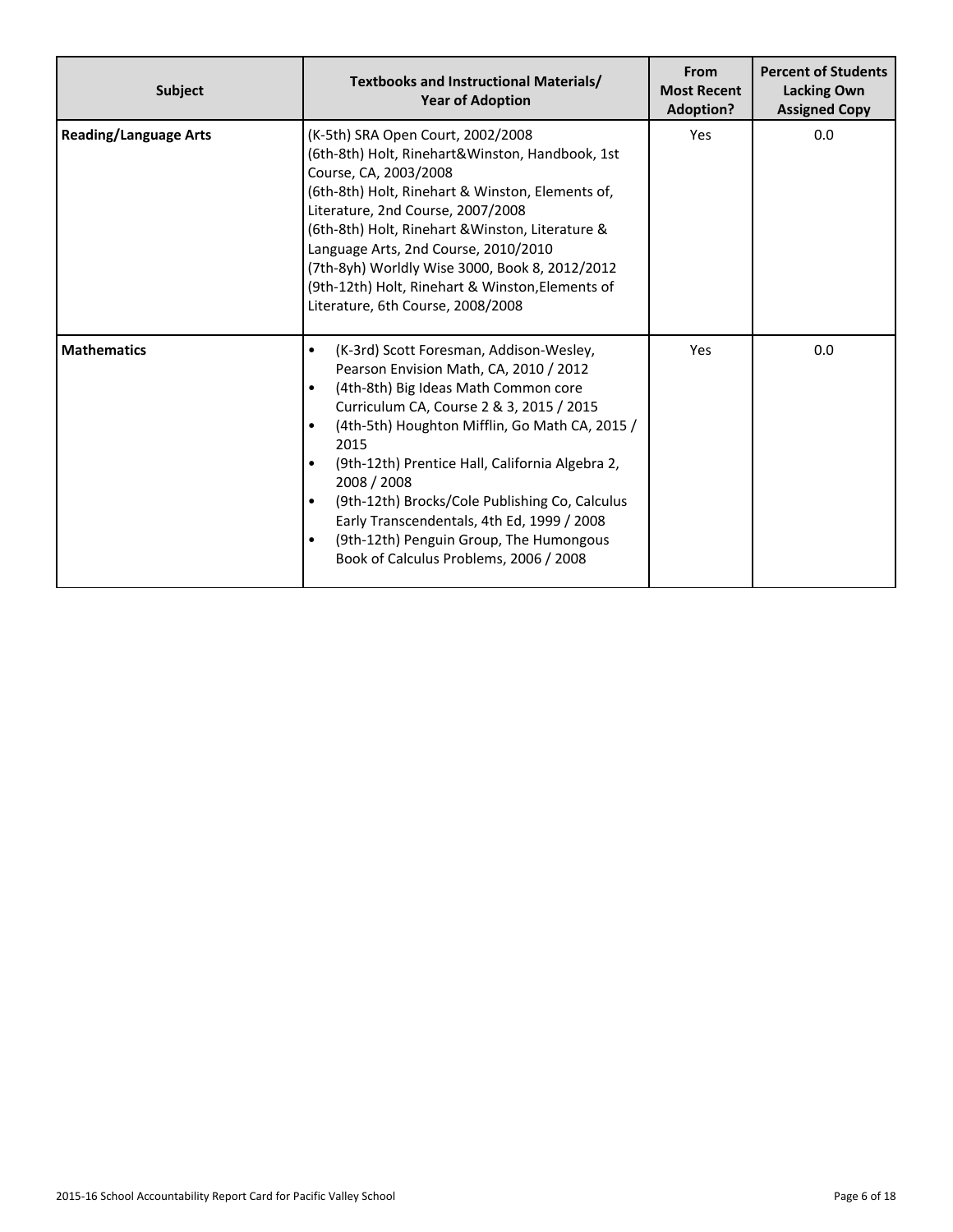| <b>Subject</b>                | Textbooks and Instructional Materials/<br><b>Year of Adoption</b>                                                                                                                                                                                                                                                                                                                                                                                                                                                                                                                                                                                                                                                                                                                                                                                                                                                                                                                                                                                                                                                                                                                                                                                                                                                                                                                                                                                                                                                                             | From<br><b>Most Recent</b><br><b>Adoption?</b> | <b>Percent of Students</b><br><b>Lacking Own</b><br><b>Assigned Copy</b> |
|-------------------------------|-----------------------------------------------------------------------------------------------------------------------------------------------------------------------------------------------------------------------------------------------------------------------------------------------------------------------------------------------------------------------------------------------------------------------------------------------------------------------------------------------------------------------------------------------------------------------------------------------------------------------------------------------------------------------------------------------------------------------------------------------------------------------------------------------------------------------------------------------------------------------------------------------------------------------------------------------------------------------------------------------------------------------------------------------------------------------------------------------------------------------------------------------------------------------------------------------------------------------------------------------------------------------------------------------------------------------------------------------------------------------------------------------------------------------------------------------------------------------------------------------------------------------------------------------|------------------------------------------------|--------------------------------------------------------------------------|
| <b>Science</b>                | (1st-5th) Scott Foresman, Addison-Wesley,<br>$\bullet$<br>Science, 2000 / 2000<br>(6th) Holt, Rinehart & Winston, Modern Earth<br>$\bullet$<br>Science, CA, 1998 / 2001<br>(7th-8th) Holt, Rinehart & Winston, Life Science,<br>$\bullet$<br>CA, 2001 / 2002<br>(8th-12th) Holt, Rinehart & Winston, Science<br>$\bullet$<br>Spectrum Physical Science CA, 2007 / 2008<br>(8th) Pearson, Prentice Hall CA, Focus on<br>Physical Science, 2008 / 2008<br>(9th-10th) Holt, Rinehart & Winston, Biology:<br>Principles & Exploration, 2001/2001<br>(10th-11th) Prentice Hall/Addison-Wesley,<br>Chemistry, 2002 / 2002<br>(9th-12th) A.P. Biology: Campbell-Reece,<br>Biology, Eighth Edition / 2014<br>(9th-12th) Student Study Guide (companion<br>issue to Campbell-Reece, Biology) / 2014<br>(9th-12th) Practicing Biology (companion issue<br>٠<br>to Campbell Reece, Biology) / 2014<br>(9th-12th) AP Biology Investigative Labs; An<br>٠<br>Inquiry-Based Approach (Download) / 2014<br>(9th-12th) The Princeton Review, Cracking the<br>$\bullet$<br>AP Biology Exam / 2014<br>(9th-12th) BF Worth, Myer's Psychology for AP,<br>$\bullet$<br>2nd Edition, 2014 / 2015<br>(12th) Glencoe/McGraw Hill, Physics: Principles<br>$\bullet$<br>& Problems, 1999 / 2001<br>(12th) Pearson Education, Conceptual Physics,<br>$\bullet$<br>2009 / 2014<br>(12th) McGraw-Hill, Schaum's Outlines College<br>$\bullet$<br>Physics, Ninth Ed, 1997 / 2001<br>(12th) John Wiley & Sons, Fundamentals of<br>$\bullet$<br>Physics, 9th Ed, 2011 / 2014 | Yes                                            | 0.0                                                                      |
| <b>History-Social Science</b> | (K-5) Houghton Mifflin 2005<br>$\bullet$<br>(4th) Harcourt Brace, California Social Studies,<br>$\bullet$<br>2000 / 2008<br>(5th) Harcourt, The United States: Making a New<br>$\bullet$<br>Nation / 2015<br>(6th-8th) Holt, Rinehart & Winston, World<br>$\bullet$<br>Geography Today / 2008<br>(6th-8th) Holt, Rinehart & Winston, World<br>$\bullet$<br>History: Medieval to Early Modern Times, 2006 /<br>2008<br>(8th) Holt, Rinehart & Winston, US History: Call<br>$\bullet$<br>to Freedom 2000 / 2008<br>(9th-12th) Prentice Hall, Economics 2010 / 2010<br>(10th) McDougall Littel, World History: Patterns<br>$\bullet$<br>of Interaction, 2003 / 2008                                                                                                                                                                                                                                                                                                                                                                                                                                                                                                                                                                                                                                                                                                                                                                                                                                                                              | Yes                                            | 0.0                                                                      |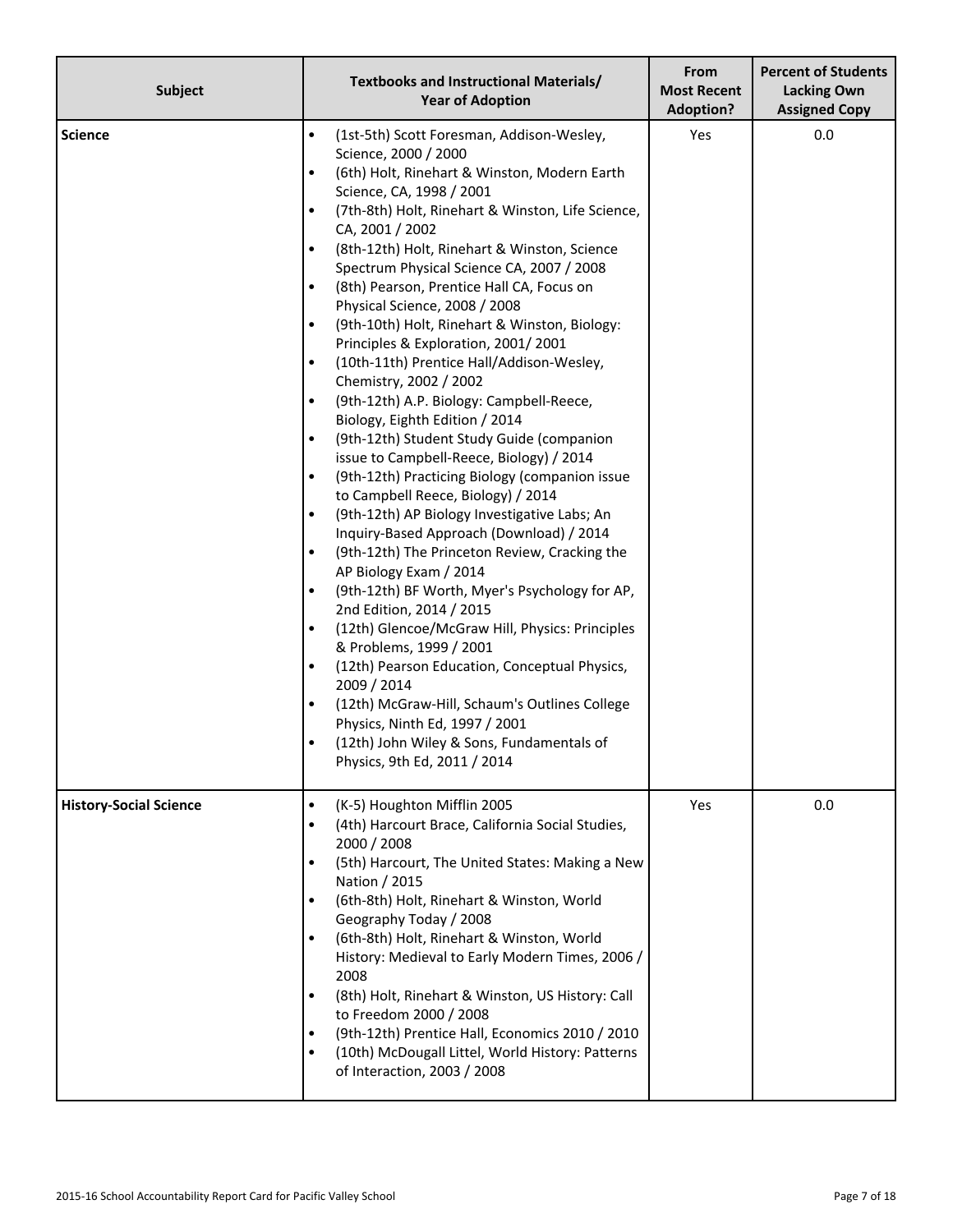| Subject                                              | Textbooks and Instructional Materials/<br><b>Year of Adoption</b>                                                                                                                                                                                                                                                                                                                                                                 | From<br><b>Most Recent</b><br><b>Adoption?</b> | <b>Percent of Students</b><br><b>Lacking Own</b><br><b>Assigned Copy</b> |
|------------------------------------------------------|-----------------------------------------------------------------------------------------------------------------------------------------------------------------------------------------------------------------------------------------------------------------------------------------------------------------------------------------------------------------------------------------------------------------------------------|------------------------------------------------|--------------------------------------------------------------------------|
| <b>Foreign Language</b>                              | (9th-12th) McGraw-Hill, Destino's, 2nd Ed<br>$\bullet$<br>Alternate Ed, 2002 / 2005<br>(9th-12th) McGraw-Hill, Destino's, An<br>$\bullet$<br>Introduction to Spanish: Workbook/Study Guide<br>I, 1992 / 2005                                                                                                                                                                                                                      | Yes                                            | 0.0                                                                      |
| <b>Health</b>                                        | (1st-8th) Harcourt 2006<br>$\bullet$<br>(4th) Harcourt, Health & Fitness, 2006 / 2008<br>$\bullet$<br>(9th) MacMillan 2006<br>$\bullet$<br>(12th) Prentice Hall, Health: Skills for Wellness,<br>$\bullet$<br>1998 / 2000                                                                                                                                                                                                         | Yes                                            | 0.0                                                                      |
| <b>Visual and Performing Arts</b>                    | (9th-12, A.P.) Design Basics, Fifth Edition,<br>$\bullet$<br>Harcourt College Publishers, 5th Ed, 2002<br>(9th-12th A.P.) Drawing on the Artist Within,<br>$\bullet$<br>Simon and Schuster, 1986                                                                                                                                                                                                                                  | Yes                                            | 0.0                                                                      |
| <b>Science Laboratory Equipment</b><br>(grades 9-12) | Glencoe Physics equipment 2004<br>$\bullet$<br><b>Chemical Laboratory Materials 2015</b><br>$\bullet$<br>Flinn Scientific, materials and equipment for<br>$\bullet$<br>Chemistry, 2013<br>Flinn Scientific materials and equipment, for AP<br>$\bullet$<br>Biology, 2014<br>Carolina Biological Supply, materials and<br>$\bullet$<br>equipment for AP Biology, 2014<br>Pasco Advanced Physics, Starter Bundle, 2014<br>$\bullet$ |                                                | 0.0                                                                      |

## **School Facility Conditions and Planned Improvements (Most Recent Year)**

The Pacific Valley School campus was originally constructed in 1953. Our campus is located on a five acre parcel controlled by the United States Forest Service. The campus is located on Highway one on a remote stretch of highway that hugs the rugged south coast of Big Sur. Because of our remoteness, there is no available connection to the power grid, sewer system or water system. The campus is independent of county or city services except for phone and garbage. Our campus is powered by a stand alone power plant comprised of hybrid solar panel grid and propane generators that store generated energy to 32 deep cell batteries. Stored and generated energy is converted to AC by Out Back inverters. A water well, storage tank and gravity fed water lines supply water storage capacity of 18,000 gallons. The power plant, water system and sewer system are included in the comprehensive safety plan and are managed according to the state health department standards and the Office of Public School Construction facilities standards. The most recent renovations are a \$540,000 up grade to our power plant which included the installation of a new roof, solar panels and 50KW generator. Other facilities on campus include the main building with three classrooms and a kitchen, an office portable, a maintenance shop portable with kitchen storage, two relocatable classrooms, triple wide modular unit with a kitchen and handicap restroom,storage sheds, a generator shed, a hazardous materials storage shed and a recently donated cabin for the administrator's overnight lodging. At the time of publication, 100% of the school's restrooms were in good working order.

Deferred Maintenance Budget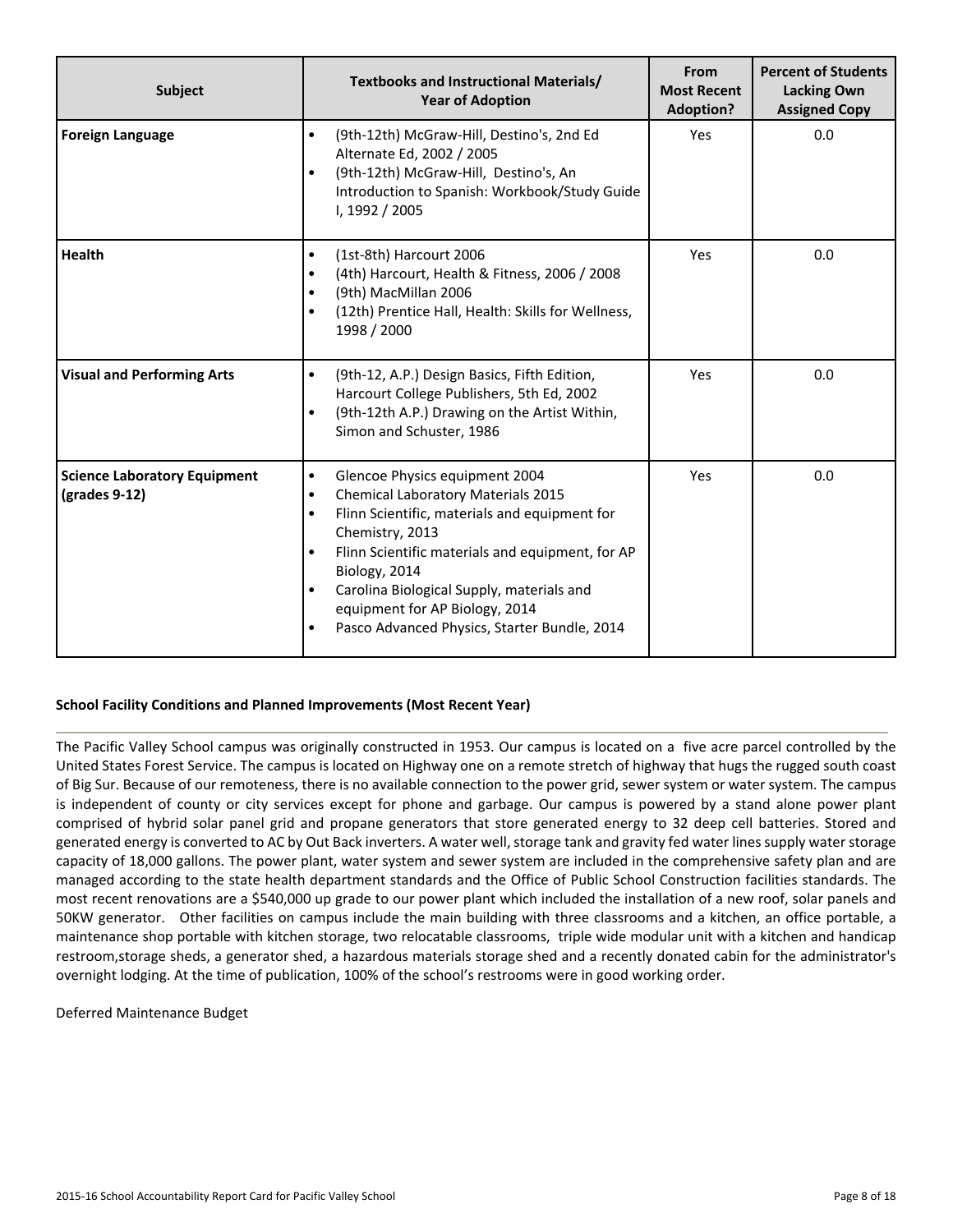The district maintains its own roofing, plumbing, heating, electrical systems, interior or exterior painting, and floor systems with a combination of maintenance staff and hiring of outside contractors. The annual maintenance budget of \$31,820 represents 3.5% of the district's general fund budget. Big Sur Unified recently completed a \$550,000 construction project through a California State Hardship Grant upgrade to its power system and roof on the main building, originally built in 1953. The power system is comprised of propane generators, solar panels, storage batteries, inverters, that have just been upgraded. It is necessary to supply our own power because we are off the grid due to our remote location. Pacific Valley School follows the five year maintenance plan each year so that upgrades are on schedule. An example is the rewiring of the electrical system, and installation of a new battery bank in November of 2015, new ramps and steps in 2009 and 2010 school years. Plans for the immediate future are to replace flooring in one classroom of the main building and remove an inside wall in a modular unit.

#### Cleaning Process & Schedule

The superintendent/principal works with one part-time custodial staff person to ensure campus facilities are kept clean and safe for students and staff. All classrooms are vacuumed and cleaned every other day. The kitchen and bathrooms are cleaned daily. Teachers and students maintain daily clean up for student projects. A summary of the district's cleaning standards is available at the school office.

#### Maintenance & Repair

Pacific Valley School provides a safe and clean environment for students, staff, and volunteers. District administrators utilize a scheduled maintenance program, which includes regular facilities inspections to ensure that all classrooms and facilities are well maintained and in good repair. A work order process immediately alerts district personnel of any maintenance needed to be performed and ensures that emergencies are given the highest priority.

| <b>School Facility Good Repair Status (Most Recent Year)</b><br>Year and month of the most recent FIT report: August, 2015 |                      |      |      |                                                                           |  |
|----------------------------------------------------------------------------------------------------------------------------|----------------------|------|------|---------------------------------------------------------------------------|--|
|                                                                                                                            | <b>Repair Status</b> |      |      | <b>Repair Needed and</b>                                                  |  |
| <b>System Inspected</b>                                                                                                    | Good                 | Fair | Poor | <b>Action Taken or Planned</b>                                            |  |
| Systems: Gas Leaks, Mechanical/HVAC,<br>Sewer                                                                              | Χ                    |      |      |                                                                           |  |
| <b>Interior: Interior Surfaces</b>                                                                                         | x                    |      |      |                                                                           |  |
| Cleanliness: Overall Cleanliness, Pest/<br>Vermin Infestation                                                              | x                    |      |      |                                                                           |  |
| <b>Electrical: Electrical</b>                                                                                              | x                    |      |      | PROJECT COMPLETED 2017                                                    |  |
| Restrooms/Fountains: Restrooms, Sinks/<br><b>Fountains</b>                                                                 | x                    |      |      | Working on funding to upgrade restrooms                                   |  |
| Safety: Fire Safety, Hazardous Materials                                                                                   |                      | X    |      | Repairs to SCCLT building fire alarm system is<br>required and in process |  |
| <b>Structural: Structural Damage, Roofs</b>                                                                                |                      | X    |      | Project completed for new power system and roof<br>2015                   |  |
| External: Playground/School Grounds,<br>Windows/Doors/Gates/Fences                                                         | x                    |      |      |                                                                           |  |

#### **School Facility Good Repair Status (Most Recent Year)**

## **Overall Facility Rating (Most Recent Year)**

| Year and month of the most recent FIT report: August, 2015 |           |      |      |      |  |
|------------------------------------------------------------|-----------|------|------|------|--|
|                                                            | Exemplary | Good | Fair | Poor |  |
| <b>Overall Rating</b>                                      |           |      |      |      |  |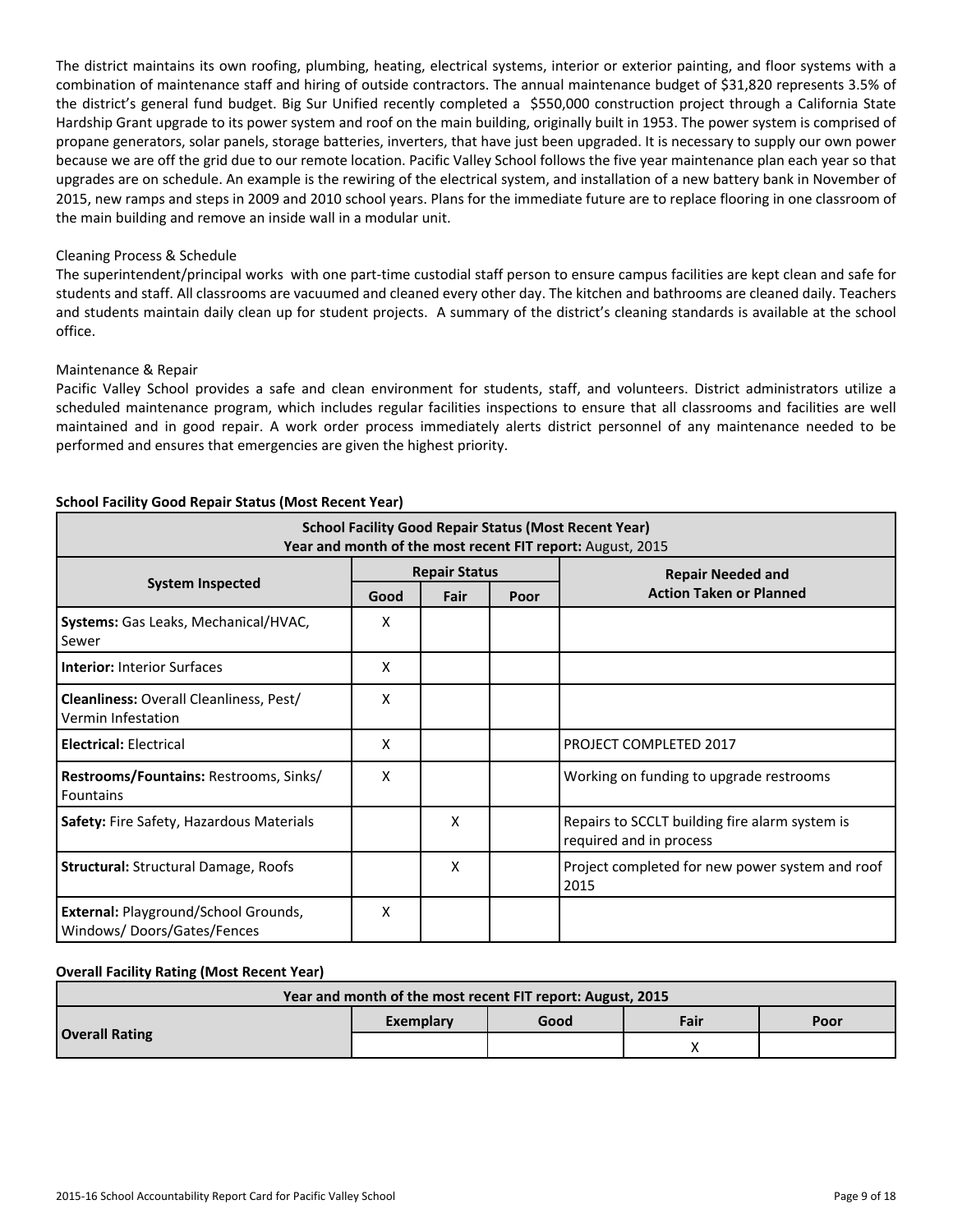## **B. Pupil Outcomes**

## **State Priority: Pupil Achievement**

The SARC provides the following information relevant to the State priority: Pupil Achievement (Priority 4):

- **Statewide assessments** (i.e., California Assessment of Student Performance and Progress [CAASPP] System, which includes the Smarter Balanced Summative Assessments for students in the general education population and the California Alternate Assessments [CAAs] for English language arts/literacy [ELA] and mathematics given in grades three through eight and grade eleven. The CAAs have replaced the California Alternate Performance Assessment [CAPA] for ELA and mathematics, which were eliminated in 2015. Only eligible students may participate in the administration of the CAAs. CAA items are aligned with alternate achievement standards, which are linked with the Common Core State Standards [CCSS] for students with significant cognitive disabilities); and
- The percentage of students who have successfully completed courses that satisfy the requirements for entrance to the University of California and the California State University, or career technical education sequences or programs of study

| <b>Subject</b>                        | Percent of Students Meeting or Exceeding the State Standards<br>$\left(\frac{\text{grades}}{3-8}\right)$ and 11) |         |                 |         |              |         |  |  |  |
|---------------------------------------|------------------------------------------------------------------------------------------------------------------|---------|-----------------|---------|--------------|---------|--|--|--|
|                                       | <b>School</b>                                                                                                    |         | <b>District</b> |         | <b>State</b> |         |  |  |  |
|                                       | 2014-15                                                                                                          | 2015-16 | 2014-15         | 2015-16 | 2014-15      | 2015-16 |  |  |  |
| <b>English Language Arts/Literacy</b> | $- -$                                                                                                            | $- -$   | 50              | 60      | 44           | 48      |  |  |  |
| <b>Mathematics</b>                    | $- -$                                                                                                            | --      | 23              | 34      | 34           | 36      |  |  |  |

#### **CAASPP Test Results in English Language Arts/Literacy (ELA) and Mathematics for All Students**

Note: Percentages are not calculated when the number of students tested is ten or less, either because the number of students in this category is too small for statistical accuracy or to protect student privacy.

## **CAASPP Test Results in ELA by Student Group**

#### **Grades Three through Eight and Grade Eleven (School Year 2015-16)**

|                           |                         |                          | <b>Number of Students</b> | <b>Percent of Students</b> |                                           |  |
|---------------------------|-------------------------|--------------------------|---------------------------|----------------------------|-------------------------------------------|--|
| <b>Student Group</b>      | Grade                   | <b>Enrolled</b>          | <b>Tested</b>             | <b>Tested</b>              | <b>Standard Met or</b><br><b>Exceeded</b> |  |
| <b>All Students</b>       | 3                       | $\overline{\phantom{m}}$ | $-\,-$                    | $-\,-$                     | $-\,-$                                    |  |
|                           | 4                       | $\qquad \qquad -$        | $\overline{\phantom{a}}$  |                            |                                           |  |
|                           | 5                       | $\overline{\phantom{m}}$ | $-\,-$                    | $\overline{\phantom{a}}$   |                                           |  |
|                           | 6                       | $\qquad \qquad -$        | $\qquad \qquad -$         |                            |                                           |  |
|                           | $\overline{\mathbf{z}}$ | $\qquad \qquad -$        | $\overline{\phantom{m}}$  |                            |                                           |  |
|                           | 8                       | $\overline{\phantom{m}}$ | $-\,-$                    | $-$                        | $\overline{\phantom{m}}$                  |  |
| Male                      | $\overline{\mathbf{3}}$ | $-$                      | $\overline{\phantom{a}}$  |                            |                                           |  |
|                           | 6                       | $\qquad \qquad -$        | $-\,-$                    |                            |                                           |  |
|                           | ${\bf 8}$               | $\overline{\phantom{m}}$ | $\overline{\phantom{m}}$  | $\overline{\phantom{a}}$   | $-\,-$                                    |  |
| Female                    | 4                       | $-$                      | $-\,-$                    | $- -$                      | $-$                                       |  |
|                           | 5                       | $\qquad \qquad -$        | $\overline{\phantom{a}}$  |                            |                                           |  |
|                           | 7                       | $\qquad \qquad -$        | $- -$                     | $-$                        | --                                        |  |
|                           | 8                       | $\overline{\phantom{m}}$ | $-\,-$                    | $\overline{\phantom{a}}$   | $\overline{\phantom{m}}$                  |  |
| <b>Hispanic or Latino</b> | 4                       | $\qquad \qquad -$        | $\overline{\phantom{a}}$  | $-$                        |                                           |  |
|                           | 6                       | $-$                      | $\overline{\phantom{m}}$  |                            |                                           |  |
|                           | 7                       | $\overline{\phantom{m}}$ | $-\,-$                    | --                         | $-$                                       |  |
|                           | 8                       | $-$                      | $-\,-$                    | --                         | $\overline{\phantom{a}}$                  |  |
| White                     | $\overline{\mathbf{3}}$ | $\overline{\phantom{m}}$ | $\overline{\phantom{m}}$  | $-$                        | $\overline{\phantom{a}}$                  |  |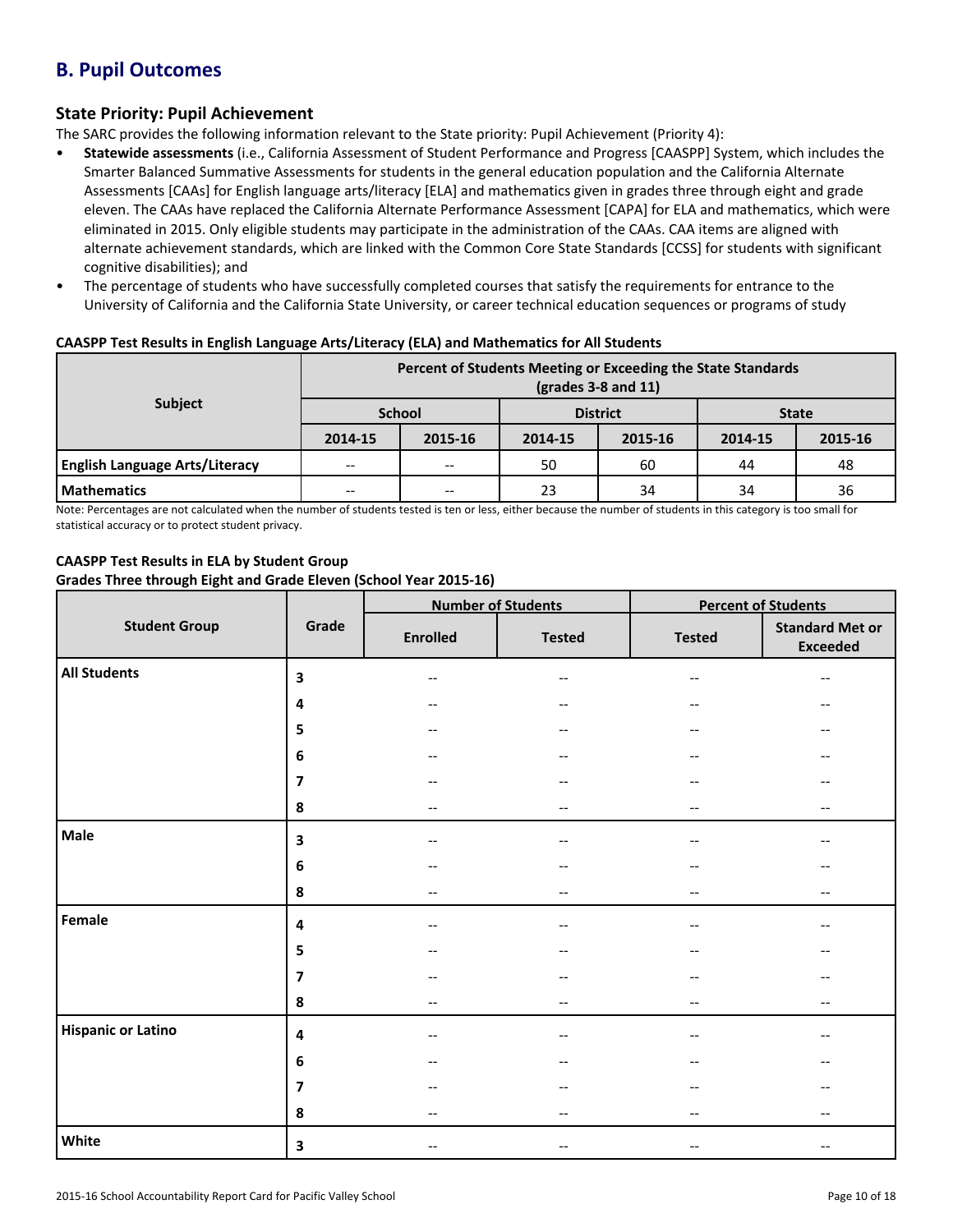|                                        |                         |                                                     | <b>Number of Students</b> | <b>Percent of Students</b> |                                           |  |
|----------------------------------------|-------------------------|-----------------------------------------------------|---------------------------|----------------------------|-------------------------------------------|--|
| <b>Student Group</b>                   | Grade                   | <b>Enrolled</b>                                     | <b>Tested</b>             | <b>Tested</b>              | <b>Standard Met or</b><br><b>Exceeded</b> |  |
|                                        | 4                       |                                                     | --                        |                            |                                           |  |
|                                        | 5                       | $\hspace{0.05cm} -\hspace{0.05cm} -\hspace{0.05cm}$ | --                        |                            | $-$                                       |  |
| <b>Socioeconomically Disadvantaged</b> | $\overline{\mathbf{3}}$ | $\overline{\phantom{a}}$                            | $-$                       | $-$                        | --                                        |  |
|                                        | 4                       | --                                                  | --                        |                            |                                           |  |
|                                        | 5                       |                                                     | --                        |                            |                                           |  |
|                                        | 6                       | --                                                  | --                        |                            |                                           |  |
|                                        | $\overline{\mathbf{z}}$ |                                                     | --                        |                            |                                           |  |
|                                        | 8                       | $\overline{\phantom{m}}$                            | $-$                       |                            | --                                        |  |
| <b>English Learners</b>                | 4                       |                                                     | --                        |                            |                                           |  |
|                                        | 8                       | $\overline{\phantom{m}}$                            | --                        |                            | $-$                                       |  |
| <b>Students with Disabilities</b>      | 4                       | $=$                                                 | $-$                       |                            |                                           |  |
|                                        | $\boldsymbol{6}$        |                                                     | --                        |                            |                                           |  |
|                                        | 8                       | $-$                                                 | $-$                       | $\qquad \qquad -$          | --                                        |  |
| <b>Foster Youth</b>                    | $\overline{\mathbf{3}}$ | $\overline{\phantom{m}}$                            | $-$                       |                            |                                           |  |
|                                        | 4                       | --                                                  | --                        |                            |                                           |  |
|                                        | 5                       | $\overline{\phantom{a}}$                            | $\qquad \qquad -$         |                            |                                           |  |
|                                        | 6                       |                                                     |                           |                            |                                           |  |
|                                        | $\overline{7}$          |                                                     | --                        |                            |                                           |  |
|                                        | 8                       |                                                     | --                        | $\overline{\phantom{a}}$   |                                           |  |

Note: ELA test results include the Smarter Balanced Summative Assessment and the CAA. The "Percent Met or Exceeded" is calculated by taking the total number of students who met or exceeded the standard on the Smarter Balanced Summative Assessment plus the total number of students who met the standard on the CAAs divided by the total number of students who participated in both assessments.

Double dashes (--) appear in the table when the number of students is ten or less, either because the number of students in this category is too small for statistical accuracy or to protect student privacy.

Note: The number of students tested includes all students who participated in the test whether they received a score or not; however, the number of students tested is not the number that was used to calculate the achievement level percentages. The achievement level percentages are calculated using only students who received scores.

|                      | Grade |                                       | <b>Number of Students</b> | <b>Percent of Students</b> |                                           |  |
|----------------------|-------|---------------------------------------|---------------------------|----------------------------|-------------------------------------------|--|
| <b>Student Group</b> |       | <b>Enrolled</b>                       | <b>Tested</b>             | <b>Tested</b>              | <b>Standard Met or</b><br><b>Exceeded</b> |  |
| <b>All Students</b>  | 3     | --                                    | $-$                       |                            | $-$                                       |  |
|                      | 4     | $\hspace{0.05cm}$ – $\hspace{0.05cm}$ | $- -$                     | --                         | $\qquad \qquad -$                         |  |
|                      | 5     | $-$                                   | $\qquad \qquad -$         | --                         | $\qquad \qquad -$                         |  |
|                      | 6     | --                                    | $- -$                     | --                         | $\qquad \qquad -$                         |  |
|                      | 7     | $\qquad \qquad -$                     | $\qquad \qquad -$         |                            | $\qquad \qquad -$                         |  |
|                      | 8     | $\hspace{0.05cm}$ – $\hspace{0.05cm}$ | $\overline{\phantom{m}}$  | --                         | $\overline{\phantom{m}}$                  |  |
| Male                 | 3     | --                                    | $- -$                     | --                         | $- -$                                     |  |
|                      | 6     | $\hspace{0.05cm}$ – $\hspace{0.05cm}$ | $- -$                     | --                         | $\overline{\phantom{m}}$                  |  |

## **CAASPP Test Results in Mathematics by Student Group Grades Three through Eight and Grade Eleven (School Year 2015-16)**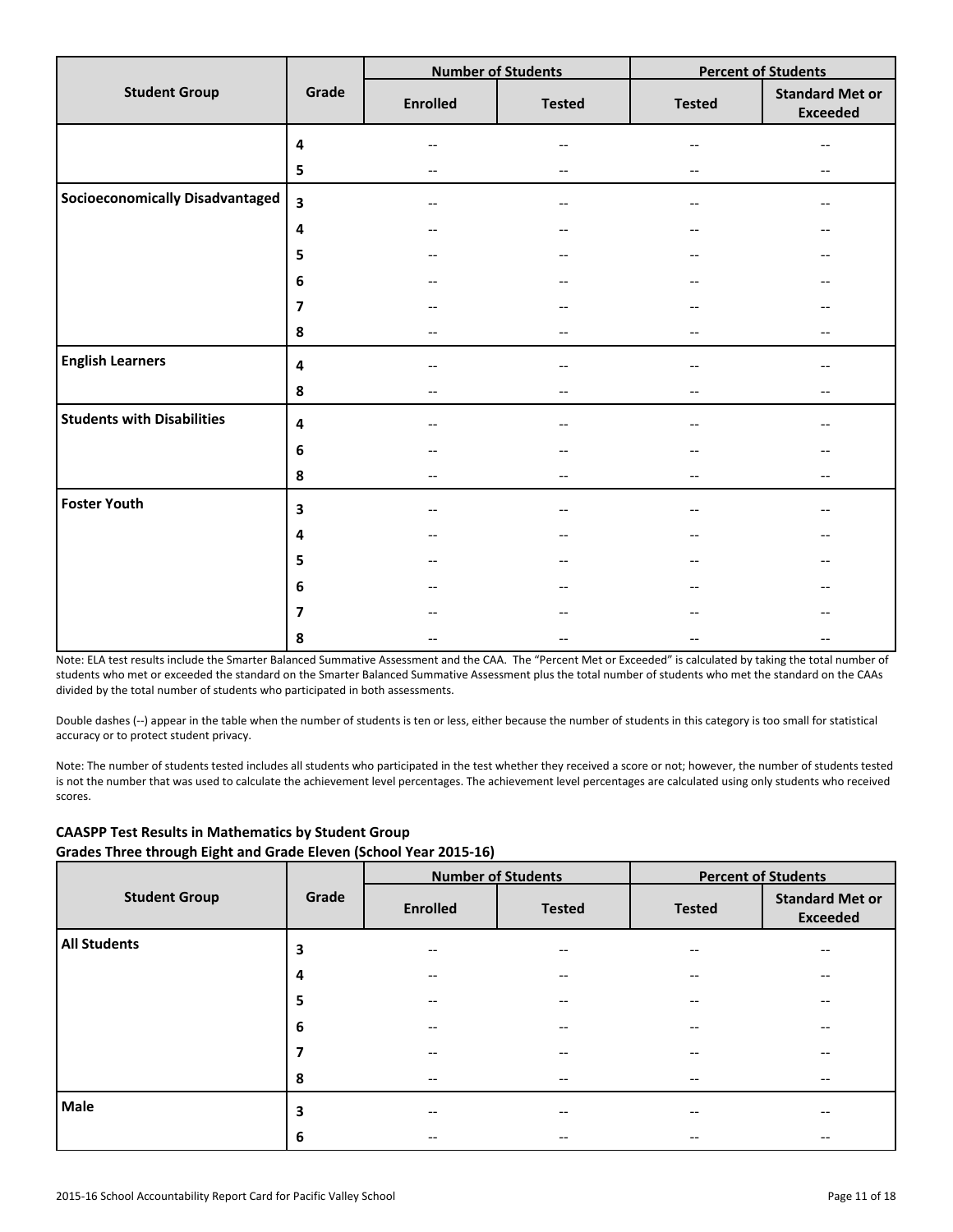|                                        |                         |                                                     | <b>Number of Students</b> | <b>Percent of Students</b>                          |                                           |  |
|----------------------------------------|-------------------------|-----------------------------------------------------|---------------------------|-----------------------------------------------------|-------------------------------------------|--|
| <b>Student Group</b>                   | Grade                   | <b>Enrolled</b>                                     | <b>Tested</b>             | <b>Tested</b>                                       | <b>Standard Met or</b><br><b>Exceeded</b> |  |
|                                        | ${\bf 8}$               | $\hspace{0.05cm} \dashrightarrow$                   | $\overline{\phantom{a}}$  | $\hspace{0.05cm} -\hspace{0.05cm} -\hspace{0.05cm}$ | $-\hbox{--}$                              |  |
| Female                                 | $\overline{\mathbf{4}}$ | $\hspace{0.05cm} \ldots$                            | $- -$                     | $\overline{\phantom{a}}$                            | $\hspace{0.05cm}$ $\hspace{0.05cm}$       |  |
|                                        | 5                       | --                                                  | --                        | --                                                  |                                           |  |
|                                        | $\overline{\mathbf{z}}$ | $-$                                                 | $\overline{\phantom{a}}$  | --                                                  |                                           |  |
|                                        | $\pmb{8}$               | --                                                  | $\overline{\phantom{a}}$  | --                                                  | $\qquad \qquad -$                         |  |
| <b>Hispanic or Latino</b>              | $\overline{\mathbf{4}}$ | $-$                                                 | $\overline{\phantom{a}}$  | --                                                  |                                           |  |
|                                        | $\bf 6$                 | $-$                                                 | $\overline{\phantom{a}}$  | $-$                                                 | $-$                                       |  |
|                                        | $\overline{\mathbf{z}}$ | $-$                                                 | $\qquad \qquad -$         | --                                                  |                                           |  |
|                                        | 8                       | $-$                                                 | $\overline{\phantom{a}}$  | $\overline{\phantom{a}}$                            | $-$                                       |  |
| White                                  | 3                       | --                                                  | $\qquad \qquad -$         |                                                     |                                           |  |
|                                        | $\overline{\mathbf{4}}$ | --                                                  | $\qquad \qquad -$         | --                                                  |                                           |  |
|                                        | 5                       | $\hspace{0.05cm}$ – $\hspace{0.05cm}$               | $\overline{\phantom{a}}$  | $\overline{\phantom{a}}$                            | $\hspace{0.05cm}$ $\hspace{0.05cm}$       |  |
| <b>Socioeconomically Disadvantaged</b> | $\overline{\mathbf{3}}$ | $\hspace{0.05cm}$ – $\hspace{0.05cm}$               | $- -$                     | $\overline{\phantom{a}}$                            | $-$                                       |  |
|                                        | $\pmb{4}$               | $-\!$ –                                             | --                        | $\overline{\phantom{m}}$                            |                                           |  |
|                                        | 5                       |                                                     | $-\,-$                    | --                                                  |                                           |  |
|                                        | $\bf 6$                 |                                                     | $\overline{\phantom{a}}$  |                                                     |                                           |  |
|                                        | $\overline{\mathbf{z}}$ |                                                     | --                        |                                                     |                                           |  |
|                                        | 8                       | $\overline{\phantom{a}}$                            | $\overline{\phantom{a}}$  | $\overline{\phantom{a}}$                            | $\overline{\phantom{a}}$                  |  |
| <b>English Learners</b>                | $\overline{\mathbf{4}}$ | $-$                                                 | $\overline{\phantom{a}}$  | $-$                                                 | $-$                                       |  |
|                                        | $\pmb{8}$               | $\hspace{0.05cm} -\hspace{0.05cm} -\hspace{0.05cm}$ | $\overline{\phantom{a}}$  | $\overline{\phantom{m}}$                            | $\overline{\phantom{a}}$                  |  |
| <b>Students with Disabilities</b>      | $\overline{\mathbf{4}}$ | --                                                  | --                        |                                                     |                                           |  |
|                                        | $\bf 6$                 |                                                     | --                        |                                                     |                                           |  |
|                                        | 8                       | --                                                  |                           | --                                                  |                                           |  |
| <b>Foster Youth</b>                    | $\overline{\mathbf{3}}$ |                                                     |                           |                                                     |                                           |  |
|                                        | $\pmb{4}$               |                                                     |                           |                                                     |                                           |  |
|                                        | 5                       |                                                     |                           |                                                     |                                           |  |
|                                        | $\boldsymbol{6}$        |                                                     |                           |                                                     |                                           |  |
|                                        | $\overline{\mathbf{z}}$ |                                                     |                           |                                                     |                                           |  |
|                                        | 8                       |                                                     |                           |                                                     |                                           |  |

Note: Mathematics test results include the Smarter Balanced Summative Assessment and the CAA. The "Percent Met or Exceeded" is calculated by taking the total number of students who met or exceeded the standard on the Smarter Balanced Summative Assessment plus the total number of students who met the standard on the CAAs divided by the total number of students who participated in both assessments.

Double dashes (--) appear in the table when the number of students is ten or less, either because the number of students in this category is too small for statistical accuracy or to protect student privacy.

Note: The number of students tested includes all students who participated in the test whether they received a score or not; however, the number of students tested is not the number that was used to calculate the achievement level percentages. The achievement level percentages are calculated using only students who received scores.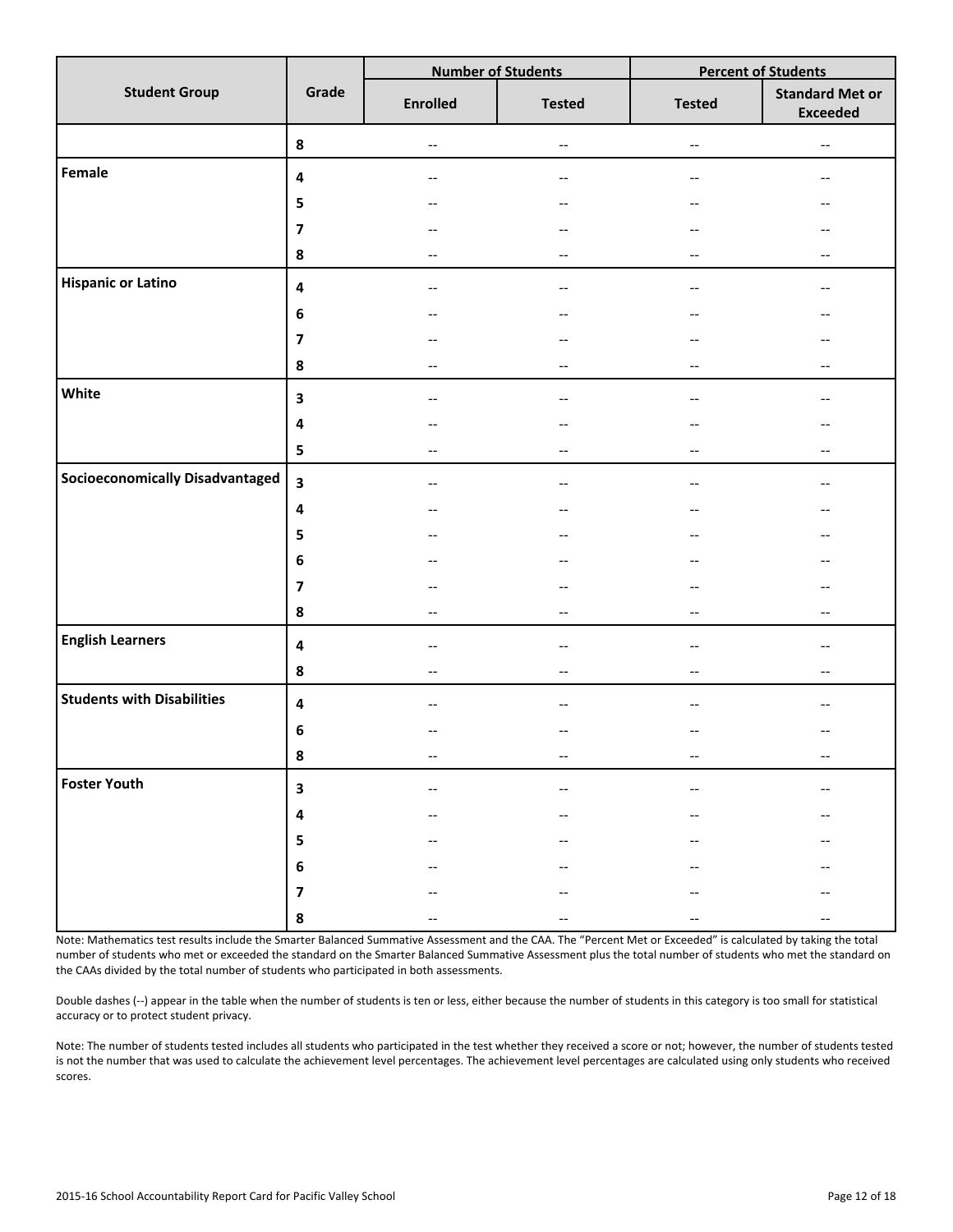#### **CAASPP Test Results in Science for All Students**

| <b>Subject</b>                | Percent of Students Scoring at Proficient or Advanced<br>(meeting or exceeding the state standards) |         |                 |                       |             |              |         |         |         |
|-------------------------------|-----------------------------------------------------------------------------------------------------|---------|-----------------|-----------------------|-------------|--------------|---------|---------|---------|
|                               | <b>School</b>                                                                                       |         | <b>District</b> |                       |             | <b>State</b> |         |         |         |
|                               | 2013-14                                                                                             | 2014-15 |                 | $2015 - 16$   2013-14 | $2014 - 15$ | 2015-16      | 2013-14 | 2014-15 | 2015-16 |
| Science (grades 5, 8, and 10) | $- -$                                                                                               |         | --              | $-$                   |             | 55           | 60      |         | 54      |

Note: Science test results include California Standards Tests (CSTs), California Modified Assessment (CMA), and California Alternate Performance Assessment (CAPA) in grades five, eight, and ten.

Note: Scores are not shown when the number of students tested is ten or less, either because the number of students in this category is too small for statistical accuracy or to protect student privacy.

#### **CAASPP Test Results in Science by Student Group Grades Five, Eight, and Ten (School Year 2015-16)**

| <b>Student</b><br>Group | <b>Total</b><br><b>Enrollment</b> | # of Students<br>with Valid Scores | % of Students<br>with Valid Scores | % of Students<br><b>Proficient or</b><br><b>Advanced</b> |
|-------------------------|-----------------------------------|------------------------------------|------------------------------------|----------------------------------------------------------|
| All Students            |                                   |                                    |                                    |                                                          |

Note: Science test results include CSTs, CMA, and CAPA in grades five, eight, and ten. The "Proficient or Advanced" is calculated by taking the total number of students who scored at Proficient or Advanced on the science assessment divided by the total number of students with valid scores.

Note: Scores are not shown when the number of students tested is ten or less, either because the number of students in this category is too small for statistical accuracy or to protect student privacy.

## **Career Technical Education Programs (School Year 2015-16)**

 Students participate in Community College concurrent enrollment classes. Local Professionals have provided after school programs for engineering, architectural and design project enrichment courses. Videography, animation and photography projects have also been implemented for interested students.

## **Career Technical Education Participation (School Year 2015-16)**

| <b>Measure</b>                                                                                           |  |  |  |  |  |
|----------------------------------------------------------------------------------------------------------|--|--|--|--|--|
| Number of pupils participating in CTE                                                                    |  |  |  |  |  |
| % of pupils completing a CTE program and earning a high school diploma                                   |  |  |  |  |  |
| √ of CTE courses sequenced or articulated between the school and institutions of postsecondary education |  |  |  |  |  |

#### **Courses for University of California (UC) and/or California State University (CSU) Admission**

| <b>UC/CSU Course Measure</b>                                              | Percent |
|---------------------------------------------------------------------------|---------|
| 2015-16 Pupils Enrolled in Courses Required for UC/CSU Admission          | 23.08   |
| 2014-15 Graduates Who Completed All Courses Required for UC/CSU Admission |         |

## **State Priority: Other Pupil Outcomes**

The SARC provides the following information relevant to the Other Pupil Outcomes State Priority (Priority 8):

Pupil outcomes in the subject areas of physical education.

#### **California Physical Fitness Test Results (School Year 2015-16)**

| Grade | <b>Percent of Students Meeting Fitness Standards</b> |                              |                             |  |  |  |  |  |
|-------|------------------------------------------------------|------------------------------|-----------------------------|--|--|--|--|--|
| Level | <b>Four of Six Standards</b>                         | <b>Five of Six Standards</b> | <b>Six of Six Standards</b> |  |  |  |  |  |

Note: Percentages are not calculated when the number of students tested is ten or less, either because the number of students in this category is too small for statistical accuracy or to protect student privacy.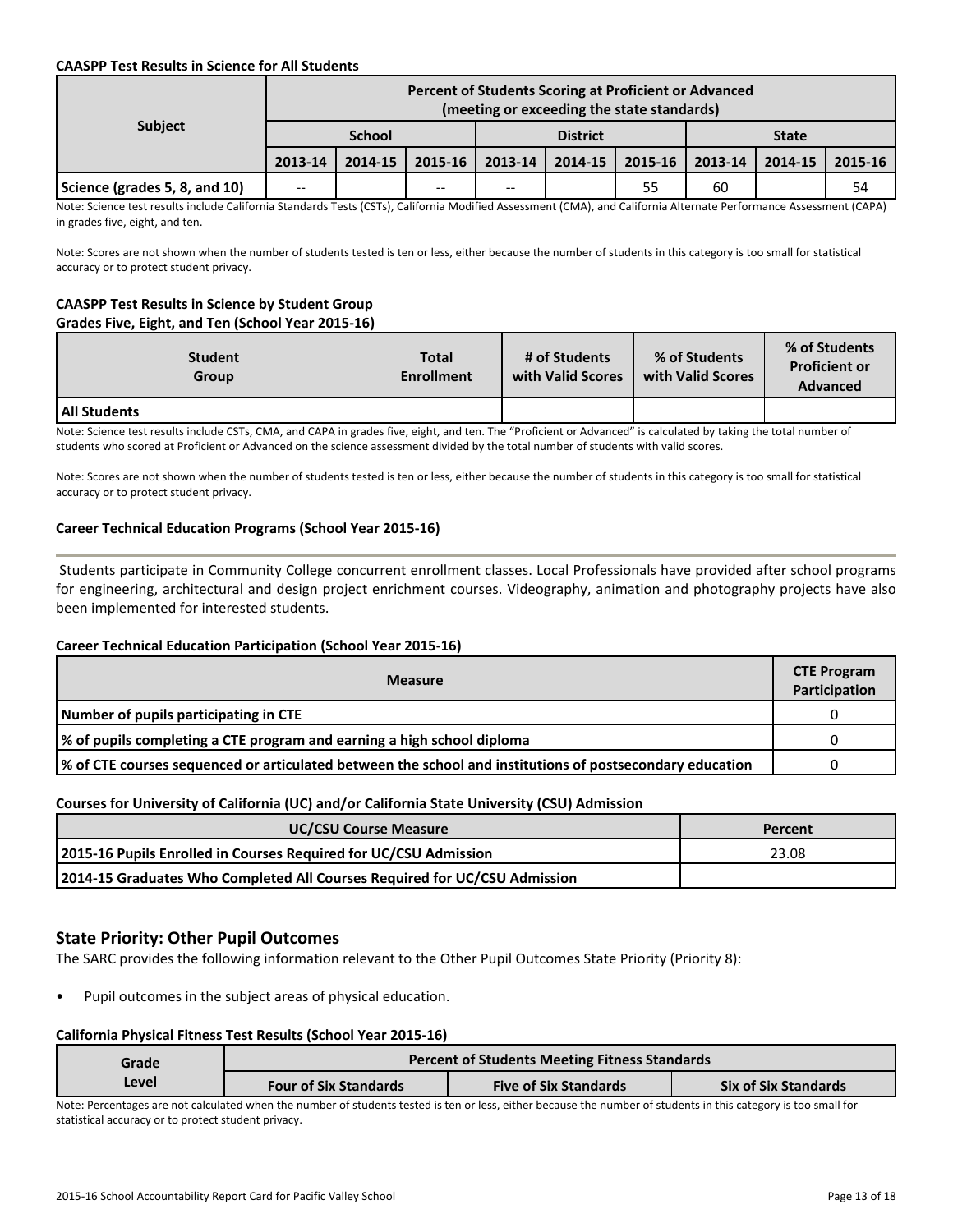## **C. Engagement**

## **State Priority: Parental Involvement**

The SARC provides the following information relevant to the Parental Involvement State Priority (Priority 3):

• Efforts the school district makes to seek parent input in making decisions for the school district and each schoolsite.

#### **Opportunities for Parental Involvement (School Year 2016-17)**

Parents are encouraged to become volunteers at the school and in the classroom. Parents may also participate in the following committees and events: Budget Committee, LCAP development, School Site Council, Garden Committee, PTO and/or run for the School Board.

The local community is also very supportive of the school. Pacific Valley School has forged partnerships with several area businesses and agencies, including South Coast Community Land Trust, Big Sur Health Center, US Forest Service, Big Sur Fire Brigade, Big Sur Education Council and the Arts Council for Monterey County.

## **State Priority: Pupil Engagement**

The SARC provides the following information relevant to the Pupil Engagement State Priority (Priority 5):

- High school dropout rates; and
- High school graduation rates.

#### **Dropout Rate and Graduation Rate (Four-Year Cohort Rate)**

| <b>School</b>          |         | <b>District</b> |         |         | <b>State</b> |         |         |         |         |
|------------------------|---------|-----------------|---------|---------|--------------|---------|---------|---------|---------|
| <b>Indicator</b>       | 2012-13 | 2013-14         | 2014-15 | 2012-13 | 2013-14      | 2014-15 | 2012-13 | 2013-14 | 2014-15 |
| Dropout Rate           | 0.00    |                 |         | 0.00    |              |         | 11.40   | 11.50   | 10.70   |
| <b>Graduation Rate</b> | 100.00  |                 |         | 100.00  |              |         | 80.44   | 80.95   | 82.27   |

#### **Completion of High School Graduation Requirements - Graduating Class of 2015 (One-Year Rate)**

| Group | <b>Graduating Class of 2015</b> |                 |              |  |  |  |
|-------|---------------------------------|-----------------|--------------|--|--|--|
|       | <b>School</b>                   | <b>District</b> | <b>State</b> |  |  |  |

## **State Priority: School Climate**

The SARC provides the following information relevant to the School Climate State Priority (Priority 6):

- Pupil suspension rates;
- Pupil expulsion rates; and
- Other local measures on the sense of safety.

#### **Suspensions and Expulsions**

|                    | <b>School</b> |         |         | <b>District</b> |         |         | <b>State</b> |         |         |
|--------------------|---------------|---------|---------|-----------------|---------|---------|--------------|---------|---------|
| Rate               | 2013-14       | 2014-15 | 2015-16 | 2013-14         | 2014-15 | 2015-16 | 2013-14      | 2014-15 | 2015-16 |
| <b>Suspensions</b> | 0.0           | 0.0     | 0.0     | 0.0             | 0.0     | 0.0     | 4.4          | 3.8     | 3.7     |
| <b>Expulsions</b>  | 0.0           | 0.0     | 0.0     | 0.0             | 0.0     | 0.0     | 0.1          | 0.1     | 0.1     |

## **School Safety Plan (School Year 2016-17)**

Safety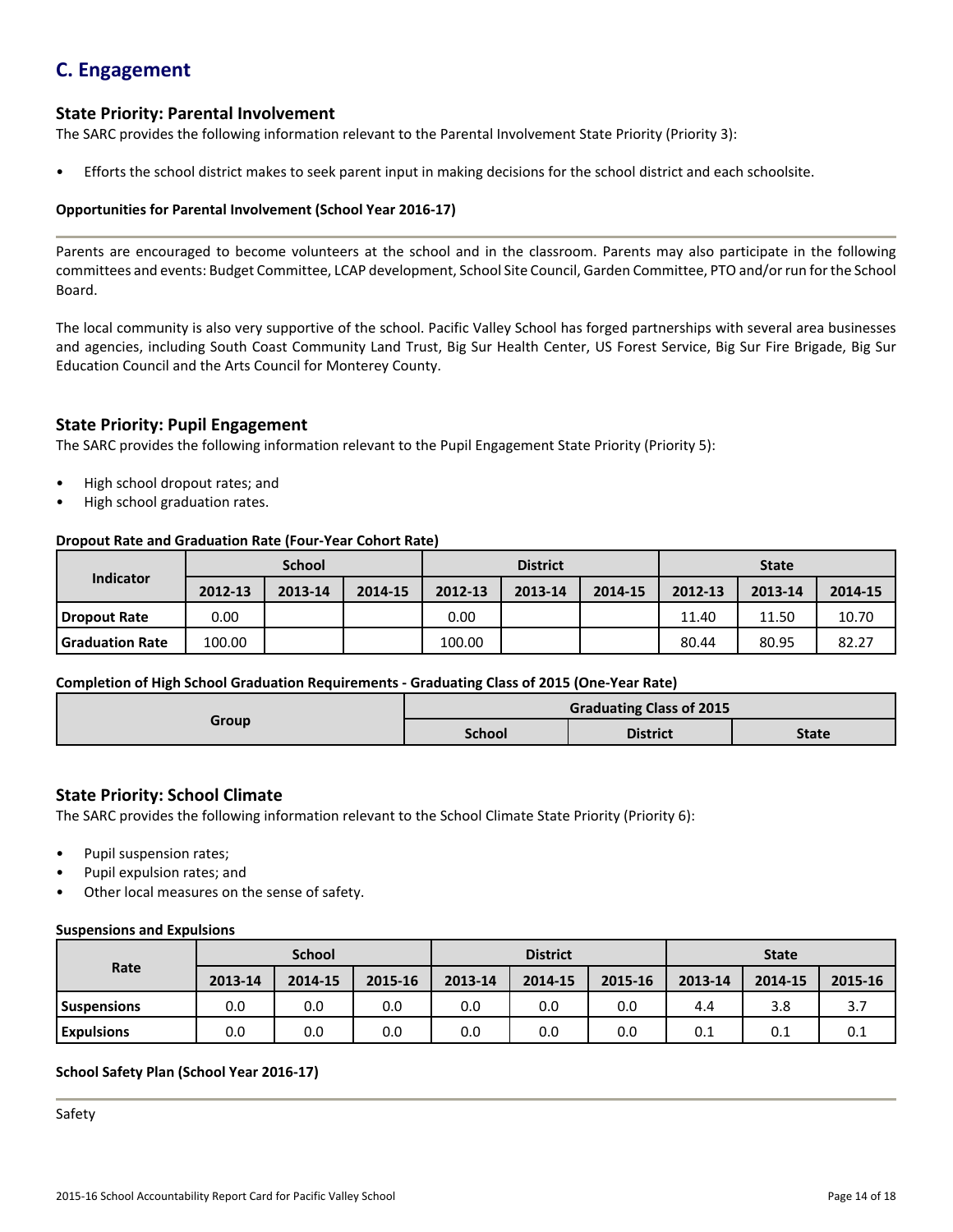The safety of students and staff is a primary concern at Pacific Valley School. A recent audit found the school in compliance with all laws, rules, and regulations pertaining to hazardous materials and state earthquake standards, water safety and facilities safety. The School Site Plan includes the school's disaster preparedness plan, which outlines steps for ensuring student and staff safety during a disaster. Fire and disaster drills are held quarterly throughout the year.

Pacific Valley School's Site Safety Plan is updated by the principal and staff. The plan is officially revised by October each year and the entire site participates in the state wide "shake out event" each year. Teachers supervise students during recess and the classified staff monitor students during lunch. All visitors to the campus must sign in at the office.

Students at Pacific Valley School are guided by specific rules and classroom expectations that promote respect, cooperation, courtesy, and acceptance of others. The school's discipline philosophy promotes a safe school, a warm, friendly classroom environment, and demonstrates that good discipline is a solid foundation on which to build an effective school. Parents and students are informed of discipline policies at the beginning of each school year through summer student-parent meetings with the principal, classroom orientation, parent-student handbooks, opening of school assembly and Back-to-School night.

The Suspensions and Expulsions table illustrates total cases for the school and district for all grade levels as well as the percentage of total enrollment (number of suspensions divided by total enrollment). Suspensions are expressed in terms of total infractions, not total number of students, as some students may have been suspended on several occasions. Expulsions occur only when required by law or when all other alternatives are exhausted. There is no current data for this school year because there have been no expulsions.

## **D. Other SARC Information**

The information in this section is required to be in the SARC but is not included in the state priorities for LCFF.

#### **Federal Intervention Program (School Year 2016-17)**

| <b>Indicator</b>                                    | <b>School</b> | <b>District</b> |
|-----------------------------------------------------|---------------|-----------------|
| <b>Program Improvement Status</b>                   | Not in PI     | Not In PI       |
| <b>First Year of Program Improvement</b>            |               |                 |
| Year in Program Improvement*                        |               |                 |
| Number of Schools Currently in Program Improvement  | N/A           |                 |
| Percent of Schools Currently in Program Improvement | N/A           | .0              |

Note: Cells with N/A values do not require data.

#### **Average Class Size and Class Size Distribution (Elementary)**

|                | 2013-14                     |                          |           | 2014-15 |                             |                          |           | 2015-16 |                             |                          |           |       |
|----------------|-----------------------------|--------------------------|-----------|---------|-----------------------------|--------------------------|-----------|---------|-----------------------------|--------------------------|-----------|-------|
| Grade          | Avg.                        | <b>Number of Classes</b> |           |         | Avg.                        | <b>Number of Classes</b> |           |         | Avg.                        | <b>Number of Classes</b> |           |       |
| Level          | <b>Class</b><br><b>Size</b> | $1 - 20$                 | $21 - 32$ | $33+$   | <b>Class</b><br><b>Size</b> | $1 - 20$                 | $21 - 32$ | $33+$   | <b>Class</b><br><b>Size</b> | $1 - 20$                 | $21 - 32$ | $33+$ |
| К              | 3                           | $\overline{2}$           |           |         | 3                           | 3                        |           |         |                             |                          |           |       |
| 1              | $\overline{2}$              | 1                        |           |         | $\overline{2}$              | 1                        |           |         |                             |                          |           |       |
| $\overline{2}$ | 3                           | 1                        |           |         | $\overline{2}$              | $\mathbf{1}$             |           |         |                             |                          |           |       |
| 3              | $\overline{2}$              | 1                        |           |         | 3                           | 1                        |           |         |                             |                          |           |       |
| 4              |                             |                          |           |         | 1                           | $\mathbf{1}$             |           |         |                             |                          |           |       |
| $5\phantom{a}$ | $\mathbf{1}$                | 3                        |           |         |                             |                          |           |         |                             |                          |           |       |
| 6              | $\overline{2}$              | 8                        |           |         |                             |                          |           |         |                             |                          |           |       |
| Other          | 8                           | 6                        |           |         |                             |                          |           |         | 11                          | 1                        |           |       |

Number of classes indicates how many classes fall into each size category (a range of total students per class).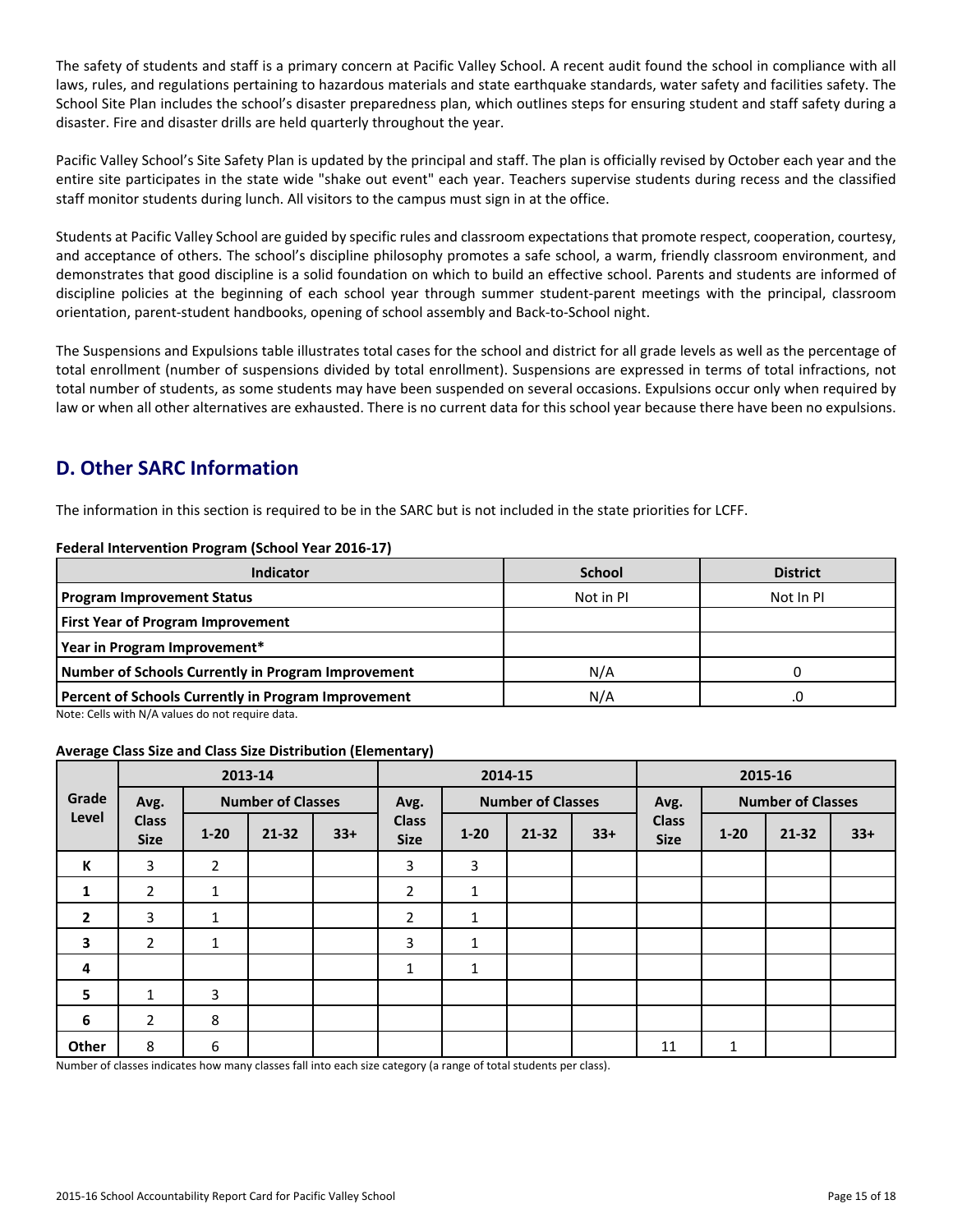#### **Average Class Size and Class Size Distribution (Secondary)**

|                    |                             |          | 2013-14                     |       | 2014-15                     |          |                             |       | 2015-16                     |          |                             |       |
|--------------------|-----------------------------|----------|-----------------------------|-------|-----------------------------|----------|-----------------------------|-------|-----------------------------|----------|-----------------------------|-------|
| Subject            | Avg.                        |          | <b>Number of Classrooms</b> |       | Avg.                        |          | <b>Number of Classrooms</b> |       | Avg.                        |          | <b>Number of Classrooms</b> |       |
|                    | <b>Class</b><br><b>Size</b> | $1 - 22$ | 23-32                       | $33+$ | <b>Class</b><br><b>Size</b> | $1 - 22$ | $23 - 32$                   | $33+$ | <b>Class</b><br><b>Size</b> | $1 - 22$ | $23 - 32$                   | $33+$ |
| <b>English</b>     | ำ                           | ำ        |                             |       | n.                          | 3        |                             |       | ำ                           |          |                             |       |
| <b>Mathematics</b> | 2                           | ∍        |                             |       |                             | 5        |                             |       |                             |          |                             |       |
| Science            |                             | ∍        |                             |       |                             | C.<br>∠  |                             |       |                             | ∠        |                             |       |
| Social Science     |                             |          |                             |       |                             | 3        |                             |       |                             | 3        |                             |       |

Note: Number of classes indicates how many classrooms fall into each size category (a range of total students per classroom). At the secondary school level, this information is reported by subject area rather than grade level.

#### **Academic Counselors and Other Support Staff (School Year 2015-16)**

| <b>Title</b>                                               | <b>Number of FTE</b><br><b>Assigned to School</b> | <b>Average Number of Students per</b><br><b>Academic Counselor</b> |  |  |
|------------------------------------------------------------|---------------------------------------------------|--------------------------------------------------------------------|--|--|
| <b>Academic Counselor</b>                                  | 0                                                 |                                                                    |  |  |
| <b>Counselor (Social/Behavioral or Career Development)</b> | 0                                                 | N/A                                                                |  |  |
| Library Media Teacher (Librarian)                          | 0                                                 | N/A                                                                |  |  |
| Library Media Services Staff (Paraprofessional)            | 0                                                 | N/A                                                                |  |  |
| Psychologist                                               | 0                                                 | N/A                                                                |  |  |
| <b>Social Worker</b>                                       | 0                                                 | N/A                                                                |  |  |
| l Nurse                                                    | 0                                                 | N/A                                                                |  |  |
| <b>Speech/Language/Hearing Specialist</b>                  | 0                                                 | N/A                                                                |  |  |
| <b>Resource Specialist</b>                                 | 0                                                 | N/A                                                                |  |  |
| Other                                                      | 3                                                 | N/A                                                                |  |  |

Note: Cells with N/A values do not require data.

\*One Full Time Equivalent (FTE) equals one staff member working full time; one FTE could also represent two staff members who each work 50 percent of full time.

#### **Expenditures per Pupil and School Site Teacher Salaries (Fiscal Year 2014-15)**

|                                                     | <b>Expenditures Per Pupil</b> | Average                            |                               |                          |
|-----------------------------------------------------|-------------------------------|------------------------------------|-------------------------------|--------------------------|
| Level                                               | <b>Total</b>                  | Supplemental/<br><b>Restricted</b> | Basic/<br><b>Unrestricted</b> | <b>Teacher</b><br>Salary |
| l School Site                                       | \$54,166                      | \$7,156                            | \$47,010                      | \$46,827                 |
| <b>District</b>                                     | N/A                           | N/A                                | \$47,010                      |                          |
| <b>Percent Difference: School Site and District</b> | N/A                           | N/A                                | 0.0                           | 0.0                      |
| State                                               | N/A                           | N/A                                | \$5,677                       | \$60,705                 |
| Percent Difference: School Site and State           | N/A                           | N/A                                | 728.1                         | $-22.9$                  |

Note: Cells with N/A values do not require data.

#### **Types of Services Funded (Fiscal Year 2015-16)**

Big Sur Unified School District spent an average of \$54,166 to educate each student at Pacific Valley School. The figures shown in the table for School Site reflect the direct cost of educational services per ADA, excluding food services, facilities acquisition and construction, and certain other expenditures. The figures shown in the table for District reflect the direct cost of educational services per ADA for for Pacific Valley School. This calculation is required by law annually and compared with other districts statewide.

In addition to general state funding, Big Sur Unified School District receives state and federal funding for the following categorical, special education, and support programs:

• Title I Part A (Basic Grant)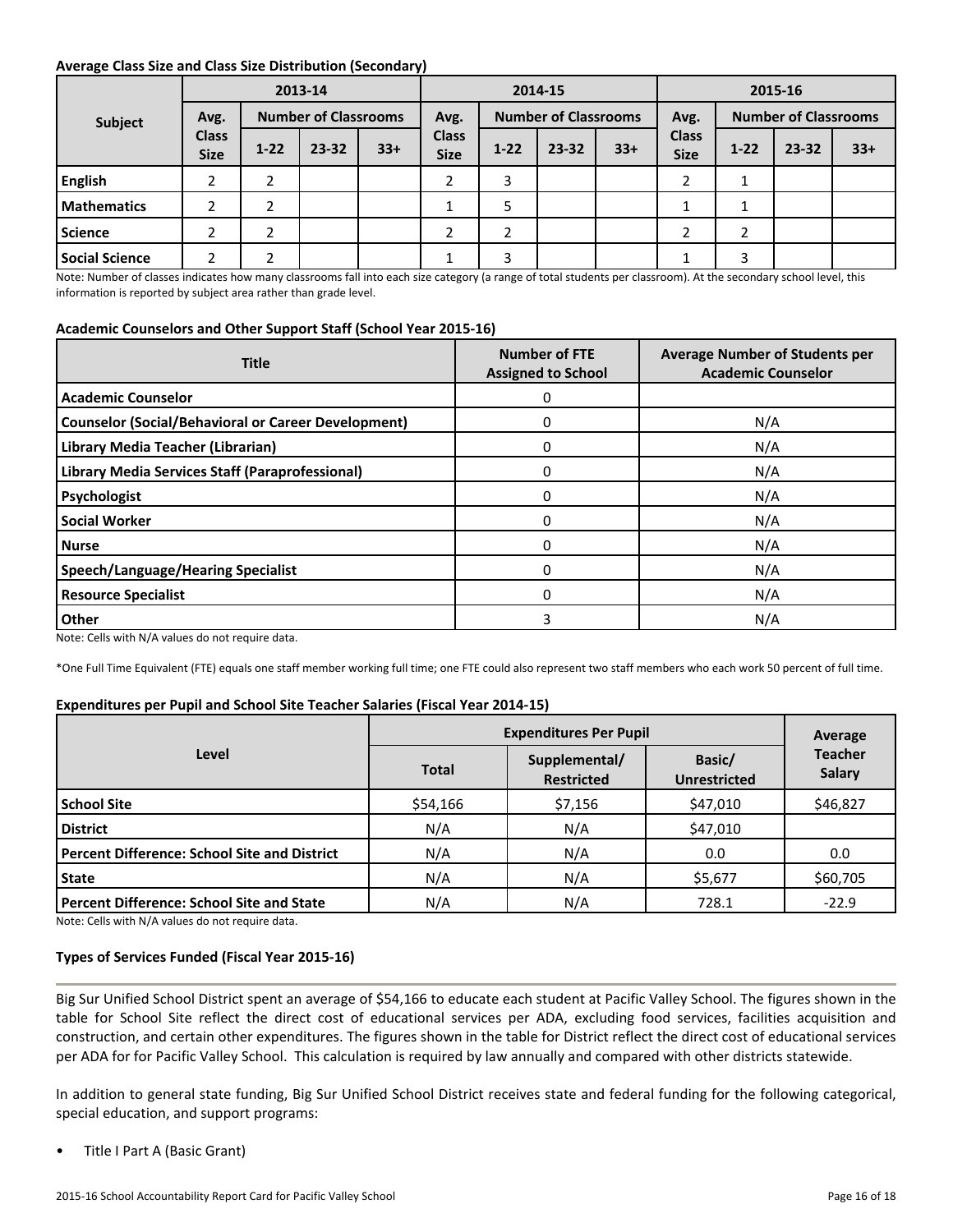- Title II Part A (Teacher Quality)
- Special Education
- Educator Effectiveness Funding
- Title VI, Small Rural School Achievement Grant (SRSA, REAP Flexibility)

School districts receive financial support from the state for the education of the students they serve based on how many students attend each day. Pacific Valley School's elementary program (Kindergarten - 8th grade) is funded under Level 1 (Average Daily Attendance less than 25) of the Necessary Small Elementary formula. The school's high school program (9th - 12th grade) is funded as a Necessary Small High School at Level 3, based on the number of Full Time High School Teachers. Regular attendance at Pacific Valley School is a necessary part of the learning process and is critical to academic success. Attendance, tardy, and truancy policies are clearly stated, consistently enforced, and consequences fairly administered. Student attendance is carefully monitored to identify those students exhibiting excessive absences.

| Category                                      | <b>District Amount</b> | <b>State Average for Districts In Same Category</b> |
|-----------------------------------------------|------------------------|-----------------------------------------------------|
| <b>Beginning Teacher Salary</b>               |                        | \$40,430                                            |
| <b>Mid-Range Teacher Salary</b>               |                        | \$58,909                                            |
| <b>Highest Teacher Salary</b>                 |                        | \$77,358                                            |
| <b>Average Principal Salary (Elementary)</b>  |                        | \$94,634                                            |
| <b>Average Principal Salary (Middle)</b>      |                        | \$97,839                                            |
| <b>Average Principal Salary (High)</b>        |                        | \$100,453                                           |
| <b>Superintendent Salary</b>                  |                        | \$123,728                                           |
| Percent of Budget for Teacher Salaries        | 32%                    | 32%                                                 |
| Percent of Budget for Administrative Salaries | 8%                     | 6%                                                  |

## **Teacher and Administrative Salaries (Fiscal Year 2014-15)**

For detailed information on salaries, see the CDE Certificated Salaries & Benefits Web page at http://www.cde.ca.gov/ds/fd/cs/.

## **Advanced Placement (AP) Courses (School Year 2015-16)**

| Subject                         | Number of AP Courses Offered* | <b>Percent of Students In AP Courses</b> |
|---------------------------------|-------------------------------|------------------------------------------|
| <b>Computer Science</b>         |                               | N/A                                      |
| <b>English</b>                  |                               | N/A                                      |
| <b>Fine and Performing Arts</b> |                               | N/A                                      |
| <b>Foreign Language</b>         |                               | N/A                                      |
| Mathematics                     |                               | N/A                                      |
| <b>Science</b>                  |                               | N/A                                      |
| <b>Social Science</b>           |                               | N/A                                      |
| <b>All courses</b>              |                               | 4.2                                      |

Cells with N/A values do not require data.

\*Where there are student course enrollments of at least one student.

#### **Professional Development (Most Recent Three Years)**

A constructive evaluation process promotes quality instruction and is a fundamental element in a sound educational program. Evaluations and formal and informal observations are designed to encourage common goals and to comply with the state's evaluation criteria and district policies. Temporary and probationary teachers are evaluated annually and tenured teachers are evaluated every other year. Evaluations are conducted by the superintendent/principal, who has been trained and certified for competency to perform teacher evaluations. Teachers are evaluated on the following criteria: Engaging and Supporting All Students in Learning, Understanding and Organizing Subject Matter for Student Learning, Assessing Student Learning, Creating and Maintaining Effective Environments for Student Learning, Planning Instruction and Designing Learning Experiences for All Students and Developing as a Professional Educator.